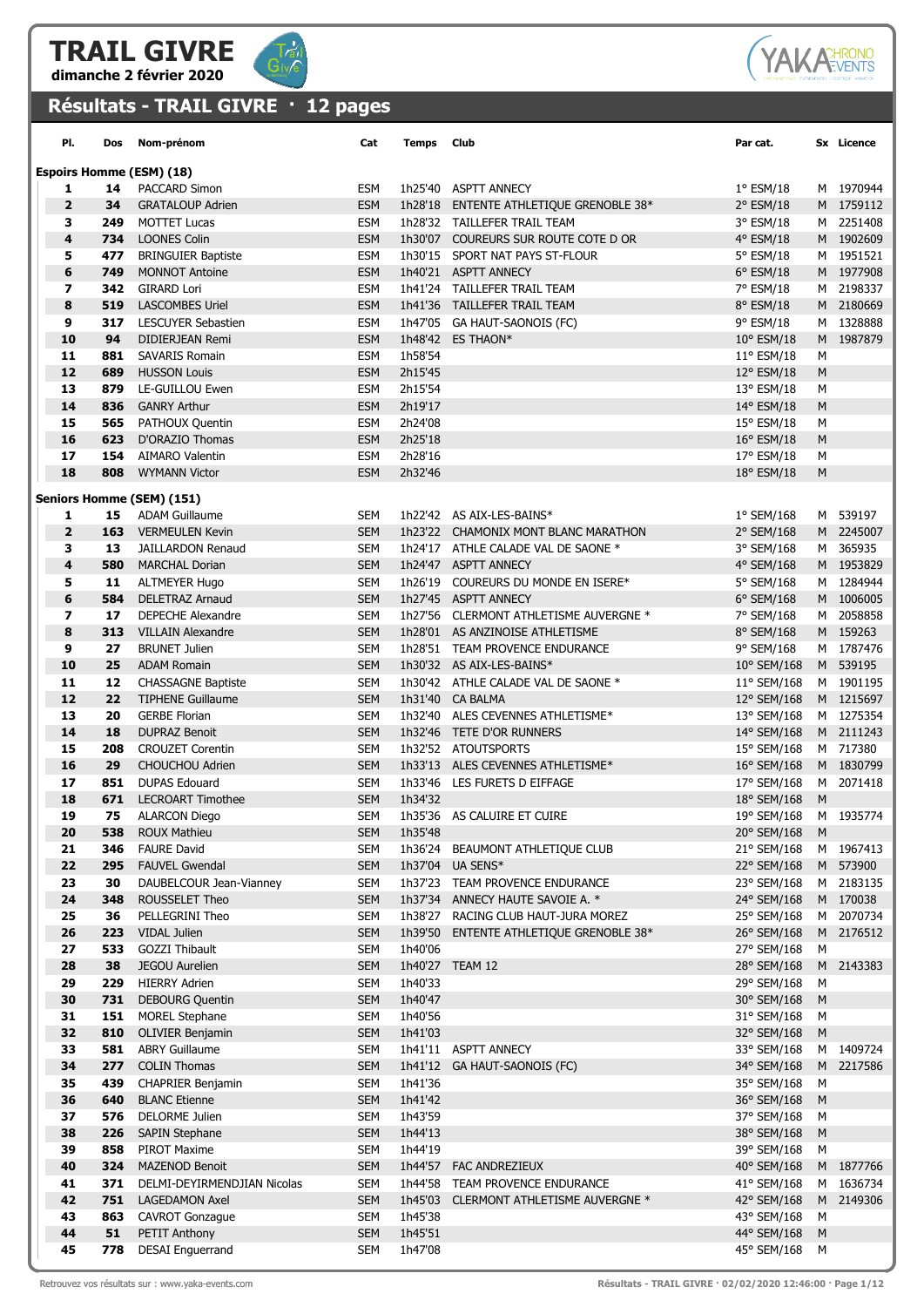| PI.        | Dos        | Nom-prénom                                         | Cat                      | Temps Club         |                                  | Par cat.                              |        | Sx Licence |
|------------|------------|----------------------------------------------------|--------------------------|--------------------|----------------------------------|---------------------------------------|--------|------------|
|            |            | <b>Seniors Homme (SEM) (suite)</b>                 |                          |                    |                                  |                                       |        |            |
| 46         |            | <b>632</b> MERCIER Dylan                           | <b>SEM</b>               |                    | 1h49'05 EA MACON                 | 46° SEM/168                           |        | M 2189977  |
| 47         | 648        | <b>GUYOT Loic</b>                                  | SEM                      | 1h49'36            |                                  | 47° SEM/168                           | м      |            |
| 48         | 187        | DESHAYES-DE-CAMBRONNE Romain                       | <b>SEM</b>               | 1h49'37            |                                  | 48° SEM/168                           | M      |            |
| 49         | 333        | <b>MAILLARD Pierre</b>                             | SEM                      | 1h49'51            |                                  | 49° SEM/168                           | М      |            |
| 50         | 493        | <b>MEYER Mathieu</b>                               | <b>SEM</b>               | 1h52'08            |                                  | 50° SEM/168                           | M      |            |
| 51<br>52   | 130<br>166 | <b>BARBARIN Guillaume</b><br><b>MARECHAL Steve</b> | <b>SEM</b><br><b>SEM</b> | 1h52'30<br>1h52'31 | AMBERIEU MARATHON                | 51° SEM/168                           | M      | M 2165037  |
| 53         | 395        | <b>GALVANI Laurent</b>                             | SEM                      | 1h52'34            |                                  | 52° SEM/168<br>53° SEM/168            | М      |            |
| 54         | 334        | <b>REMY Florent</b>                                | <b>SEM</b>               |                    | 1h52'41 GA HAUT-SAONOIS (FC)     | 54° SEM/168                           |        | M 2072048  |
| 55         | 228        | <b>LEFEVRE Augustin</b>                            | <b>SEM</b>               | 1h53'07            | <b>ENTENTE OUEST LYONNAIS</b>    | 55° SEM/168                           |        | M 2063090  |
| 56         | 520        | <b>BUISSON Marc</b>                                | <b>SEM</b>               | 1h53'28            |                                  | 56° SEM/168                           | M      |            |
| 57         | 723        | <b>DEBRIENNE Alexis</b>                            | <b>SEM</b>               |                    | 1h53'35 SA THIERS                | 57° SEM/168                           |        | M 2171710  |
| 58         | 542        | <b>CAMPOURCY Romain</b>                            | <b>SEM</b>               | 1h53'40            |                                  | 58° SEM/168                           | M      |            |
| 59         | 844        | PHILIPPE Louis                                     | <b>SEM</b>               | 1h54'07            |                                  | 59° SEM/168                           | м      |            |
| 60         | 117        | <b>SAINCET Axel</b>                                | <b>SEM</b>               |                    | 1h54'16 PESSAC AC                | 60° SEM/168                           |        | M 2132263  |
| 61         | 227        | NIGRA Maxime                                       | <b>SEM</b>               | 1h54'55            |                                  | 61° SEM/168                           | м      |            |
| 62         | 296        | <b>DALLERY Benoit</b>                              | <b>SEM</b>               |                    | 1h55'13 BEAUMONT ATHLETIQUE CLUB | 62° SEM/168                           |        | M 1973938  |
| 63         | 624        | ROLLAND Thibault                                   | <b>SEM</b>               | 1h55'20            |                                  | 63° SEM/168                           | М      |            |
| 64<br>65   | 63<br>162  | <b>PAYEN Tony</b><br><b>CHAPELET Romain</b>        | <b>SEM</b><br><b>SEM</b> | 1h55'38<br>1h55'49 |                                  | 64° SEM/168<br>65° SEM/168            | M<br>M |            |
| 66         | 544        | <b>BURLET Loic</b>                                 | <b>SEM</b>               | 1h56'13            |                                  | 66° SEM/168                           | M      |            |
| 67         | 719        | <b>CHOSSON Raphael</b>                             | <b>SEM</b>               | 1h56'53            |                                  | 67° SEM/168                           | M      |            |
| 68         | 785        | <b>MARION Sebastien</b>                            | <b>SEM</b>               | 1h57'42            |                                  | 68° SEM/168                           | M      |            |
| 69         | 512        | <b>MONNET Cyril</b>                                | <b>SEM</b>               | 1h59'22            |                                  | 69° SEM/168                           | M      |            |
| 70         | 378        | MORGAN-DE-WEINDEL Richard                          | <b>SEM</b>               | 1h59'29            |                                  | 70° SEM/168                           | M      |            |
| 71         | 257        | <b>FERFER Jonathan</b>                             | <b>SEM</b>               | 2h00'20            |                                  | 71° SEM/168                           | м      |            |
| 72         | 585        | <b>SARRASIN Nicolas</b>                            | <b>SEM</b>               | 2h01'32            |                                  | 72° SEM/168                           | M      |            |
| 73         | 266        | <b>ARCHER Pierre</b>                               | <b>SEM</b>               | 2h01'42            |                                  | 73° SEM/168                           | м      |            |
| 74         | 697        | <b>BOURDIER Nicolas</b>                            | <b>SEM</b>               | 2h01'48            | ATHLETIC CLUB DU LYONNAIS*       | 74° SEM/168                           |        | M 151168   |
| 75         | 500        | <b>CUENIN Jeremy</b>                               | <b>SEM</b>               | 2h02'04            |                                  | 75° SEM/168                           | м      |            |
| 76         | 840        | <b>LAGER Arthur</b><br><b>JOLIVET Robin</b>        | <b>SEM</b>               | 2h02'11            |                                  | 76° SEM/168                           |        | M T312548  |
| 77<br>78   | 309<br>67  | <b>JULIEN Mathieu</b>                              | <b>SEM</b><br><b>SEM</b> | 2h02'32<br>2h02'44 |                                  | 77° SEM/168<br>78° SEM/168            | M<br>M |            |
| 79         | 90         | <b>GUIGUITANT Anthony</b>                          | <b>SEM</b>               | 2h03'00            |                                  | 79° SEM/168                           | M      |            |
| 80         | 59         | <b>BARON Ludovic</b>                               | <b>SEM</b>               |                    | 2h03'22 AS SAINT REMY VITTEL     | 80° SEM/168                           |        | M 2033194  |
| 81         | 53         | <b>JUSSELME Antoine</b>                            | SEM                      | 2h03'55            |                                  | 81° SEM/168                           | м      |            |
| 82         | 329        | <b>ROGER Donovan</b>                               | <b>SEM</b>               | 2h04'13            |                                  | 82° SEM/168                           | M      |            |
| 83         | 327        | <b>JOLYCLER Hubert</b>                             | SEM                      |                    | 2h04'26 GA HAUT-SAONOIS (FC)     | 83° SEM/168                           |        | M 2065511  |
| 84         |            | 338 BOUCHER Raphael                                | <b>SEM</b>               | 2h04'37            |                                  | 84° SEM/168 M                         |        |            |
| 85         |            | <b>457</b> BOUVIER Laurent                         | SEM                      |                    | 2h04'45 AFA FEYZIN-VENISSIEUX    | 85° SEM/168 M 2059378                 |        |            |
| 86         | 89         | <b>ROYET Antoine</b>                               | <b>SEM</b>               | 2h05'33            |                                  | 86° SEM/168                           | M      |            |
| 87<br>88   | 618        | 332 ABEL Julien<br><b>BARRACHINA Alexandre</b>     | SEM<br><b>SEM</b>        | 2h06'04            | 2h05'44 GA HAUT-SAONOIS (FC)     | 87° SEM/168<br>88° SEM/168            | M      | M 2068070  |
| 89         | 70         | <b>LOUDES Mickael</b>                              | <b>SEM</b>               |                    | 2h06'36 AURILLAC A               | 89° SEM/168                           |        | M 1907693  |
| 90         |            | 107 OUTREBON Victor                                | <b>SEM</b>               | 2h06'55            |                                  | 90° SEM/168 M                         |        |            |
| 91         | 705        | <b>LINOSSIER Nicolas</b>                           | SEM                      | 2h07'08            |                                  | 91° SEM/168                           | M      |            |
| 92         | 745        | PERROUD Landry                                     | <b>SEM</b>               | 2h07'50            |                                  | 92° SEM/168 M                         |        |            |
| 93         | 422        | <b>MATHON Thomas</b>                               | <b>SEM</b>               | 2h07'50            |                                  | 93° SEM/168                           | M      |            |
| 94         |            | 704 COUNET Francois                                | <b>SEM</b>               | 2h07'54            |                                  | 94° SEM/168 M                         |        |            |
| 95         |            | 804 RIVORY Baptiste                                | <b>SEM</b>               | 2h08'06            |                                  | 95° SEM/168                           | M      |            |
| 96         | 548        | <b>PRADELLE Thomas</b>                             | <b>SEM</b>               | 2h08'35            |                                  | 96° SEM/168                           | M      |            |
| 97<br>98   |            | 664 RIZZATO Anthony<br>780 MARION Florian          | <b>SEM</b><br><b>SEM</b> | 2h08'42<br>2h08'47 |                                  | 97° SEM/168<br>98° SEM/168            | M<br>M |            |
| 99         | 399        | <b>POCHON Florent</b>                              | <b>SEM</b>               | 2h09'14            |                                  | 99° SEM/168                           | M      |            |
| 100        | 813        | <b>BOURDON Maxime</b>                              | <b>SEM</b>               | 2h09'17            |                                  | 100° SEM/16                           | M      |            |
| 101        |            | 251 CELLIER Sebastien                              | <b>SEM</b>               | 2h09'26            |                                  | 101° SEM/16                           | M      |            |
| 102        |            | 314 MOREAUX Julien                                 | <b>SEM</b>               | 2h09'31            |                                  | 102° SEM/16 M                         |        |            |
| 103        | 698        | <b>DESBRUN Yann</b>                                | <b>SEM</b>               | 2h09'46            |                                  | 103° SEM/16                           | M      |            |
| 104        |            | 710 FRAISSE Nicolas                                | <b>SEM</b>               | 2h10'06            |                                  | 104° SEM/16 M                         |        |            |
| 105        |            | <b>522</b> FELIX Benoit                            | SEM                      | 2h10'26            | CORBAS RUNNING                   | 105° SEM/16                           |        | M 2178508  |
| 106        |            | 509 YAHIAOUI Samy                                  | <b>SEM</b>               | 2h10'38            |                                  | 106° SEM/16 M                         |        |            |
| 107        |            | 792 WEBER Brian                                    | <b>SEM</b>               | 2h12'12            |                                  | 107° SEM/16 M                         |        |            |
| 108        |            | 124 MOLLER Charles                                 | <b>SEM</b>               | 2h12'26            |                                  | 108° SEM/16                           | M      |            |
| 109<br>110 |            | 766 PERRET Didier<br>862 PINZETTA Bastien          | <b>SEM</b><br><b>SEM</b> | 2h12'31            | 2h13'15 AL VOIRON                | 109° SEM/16 M                         |        |            |
| 111        |            | 421 GUERILLOT Romain                               | <b>SEM</b>               | 2h14'02            |                                  | $110^{\circ}$ SEM/16<br>111° SEM/16 M |        | M 2205061  |
| 112        |            | 212 LASCARIDES Jordan                              | <b>SEM</b>               | 2h14'04            |                                  | 112° SEM/16 M                         |        |            |
| 113        | 646        | <b>BONNET Alvyn</b>                                | <b>SEM</b>               | 2h15'49            |                                  | 113° SEM/16                           | M      |            |
| 114        |            | 878 DAIX Guillaume                                 | <b>SEM</b>               | 2h15'58            |                                  | 114° SEM/16 M                         |        |            |
| 115        |            | 352 FALELAVAKI Benoit                              | SEM                      |                    | 2h16'02 ASC BALAN                | 115° SEM/16 M 2219100                 |        |            |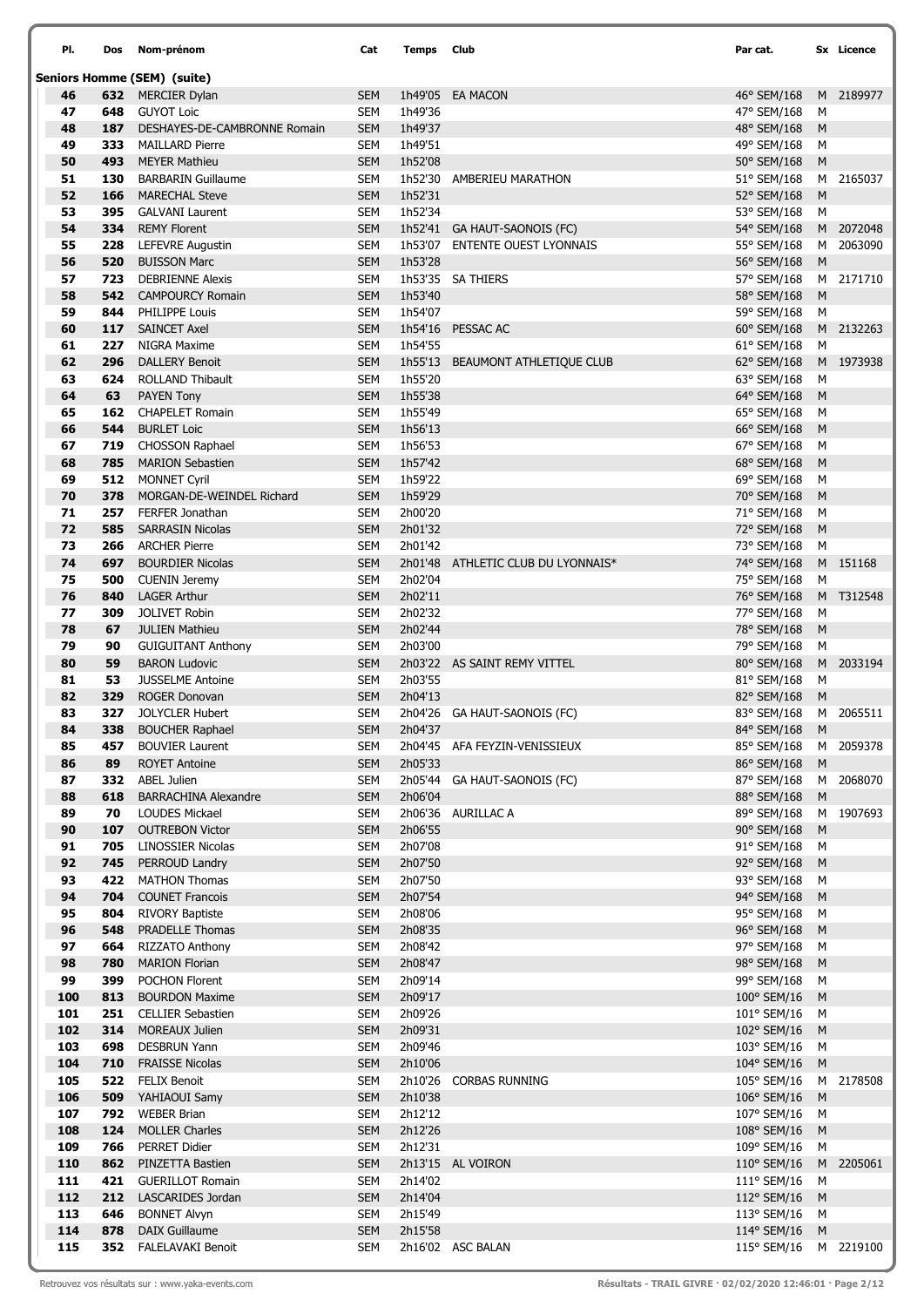| PI.                      | Dos | Nom-prénom                         | Cat              | Temps   | <b>Club</b>                                   | Par cat.              |           | Sx Licence |
|--------------------------|-----|------------------------------------|------------------|---------|-----------------------------------------------|-----------------------|-----------|------------|
|                          |     | <b>Seniors Homme (SEM) (suite)</b> |                  |         |                                               |                       |           |            |
| 116                      |     | 417 CASTEL Sebastien               | <b>SEM</b>       |         | 2h16'08 EA CHAMBERY                           | 116° SEM/16           |           | M 1886153  |
| 117                      | 169 | SAFFIOTI Franck                    | SEM              |         | 2h16'56 COURIR A PEILLON                      | 117° SEM/16           |           | M 1216182  |
| 118                      | 167 | MARCEL-JULLIAN Anthony             | <b>SEM</b>       | 2h18'33 |                                               | 118° SEM/16           | M         |            |
| 119                      | 99  | <b>CAZALI Damien</b>               | <b>SEM</b>       | 2h18'50 |                                               | 119° SEM/16           | M         |            |
| 120                      | 149 | <b>JABOULAY Colin</b>              | <b>SEM</b>       | 2h19'20 |                                               | 120° SEM/16           | M         |            |
| 121                      | 302 | SAUZET Thibault                    | <b>SEM</b>       | 2h19'26 |                                               | 121° SEM/16           | M         |            |
| 122                      | 786 | <b>MARCON Cedric</b>               | <b>SEM</b>       | 2h20'26 |                                               | 122° SEM/16           | M         |            |
| 123                      | 473 | DARDELIN Guillaume                 | SEM              | 2h20'45 |                                               | 123° SEM/16           | м         |            |
| 124                      | 316 | <b>BORDENAVE Hugues</b>            | <b>SEM</b>       | 2h21'35 |                                               | 124° SEM/16           | M         |            |
| 125                      | 201 | <b>AUDUREAU Remi</b>               | <b>SEM</b>       | 2h21'42 |                                               | 125° SEM/16           | M         |            |
| 126                      | 877 | <b>CARAMELLO Guillaume</b>         | <b>SEM</b>       | 2h22'26 |                                               | 126° SEM/16           | M         |            |
| 127                      | 865 | <b>BOURALY Jean</b>                | <b>SEM</b>       | 2h23'11 |                                               | 127° SEM/16           | м         |            |
| 128                      | 790 | <b>MARLOT Pierre</b>               | <b>SEM</b>       | 2h23'21 |                                               | 128° SEM/16           | M         |            |
| 129                      | 715 | <b>HOUITTE Ronan</b>               | <b>SEM</b>       | 2h24'14 |                                               | 129° SEM/16           | M         |            |
| 130                      | 852 | <b>GIRODON Hippolyte</b>           | <b>SEM</b>       | 2h25'14 | LEVALLOIS SC                                  | 130° SEM/16           |           | M 1423620  |
| 131                      | 629 | PELCHAT Pierre-Edouard             | <b>SEM</b>       | 2h25'49 |                                               | 131° SEM/16           | м         |            |
| 132                      | 612 | <b>BONNEFIN Clement</b>            | <b>SEM</b>       | 2h28'17 |                                               | 132° SEM/16           | M         |            |
| 133                      | 718 | <b>PICHON Gregoire</b>             | <b>SEM</b>       | 2h29'03 |                                               | 133° SEM/16           | м         |            |
| 134                      | 222 | <b>JOUMARD Anthony</b>             | <b>SEM</b>       | 2h32'36 |                                               | 134° SEM/16           | M         |            |
| 135                      | 391 | <b>RALLIERE Quentin</b>            | SEM              | 2h32'40 |                                               | 135° SEM/16           | м         |            |
| 136                      | 578 | <b>VERITE Romain</b>               | <b>SEM</b>       | 2h32'59 |                                               | 136° SEM/16           | M         |            |
| 137                      | 238 | <b>CHARBONNIER Remi</b>            | <b>SEM</b>       | 2h34'02 |                                               | 137° SEM/16           | м         |            |
| 138                      | 801 | <b>CABIBEL Thomas</b>              | <b>SEM</b>       | 2h34'19 |                                               | 138° SEM/16           | M         |            |
| 139                      | 707 | <b>BADOUX Jonathan</b>             | <b>SEM</b>       | 2h34'44 |                                               | 139° SEM/16           | м         |            |
| 140                      | 856 | <b>REMY Valentin</b>               | <b>SEM</b>       |         | 2h37'21 CASCOL ATHLETISME                     | 140° SEM/16           |           | M 2208253  |
| 141                      | 418 | <b>GULLIET Jeremy</b>              | <b>SEM</b>       | 2h39'33 |                                               | 141° SEM/16           | м         |            |
| 142                      | 372 | <b>BERODIER Josselin</b>           | <b>SEM</b>       | 2h40'46 |                                               | 142° SEM/16           | M         |            |
| 143                      | 729 | <b>GRANGE Quentin</b>              | <b>SEM</b>       | 2h41'10 |                                               | 143° SEM/16           | м         |            |
| 144                      | 730 | <b>FAVRE Jean</b>                  | <b>SEM</b>       | 2h41'10 |                                               | 144° SEM/16           | M         |            |
| 145                      | 475 | POURRAT Anthony                    | <b>SEM</b>       | 2h42'22 |                                               | 145° SEM/16           | м         |            |
| 146                      | 506 | <b>RIMETZ Axel</b>                 | <b>SEM</b>       | 2h42'32 |                                               | 146° SEM/16           | M         |            |
| 147                      | 255 | <b>CHARMETTAN Alexandre</b>        | <b>SEM</b>       | 2h42'58 |                                               | 147° SEM/16           | м         |            |
| 148                      | 558 | <b>DUFOUR Cedric</b>               | <b>SEM</b>       | 2h43'27 |                                               | 148° SEM/16           | M         |            |
| 149                      | 668 | <b>CERARDI Laurent</b>             | <b>SEM</b>       | 2h49'30 |                                               | 149° SEM/16           | M         |            |
| 150                      | 138 | <b>GALLAND Kevin</b>               | <b>SEM</b>       | 2h51'22 |                                               | 150° SEM/16           | M         |            |
| 151                      | 160 | <b>MARET Nicolas</b>               | SEM              | 2h57'28 |                                               | 151° SEM/16           | M         |            |
|                          |     | Masters 0 Homme (M0M) (103)        |                  |         |                                               |                       |           |            |
| 1                        |     | 406 ODIN Bertrand                  | <b>MOM</b>       |         | 1h27'49 ENTENTE ATHLETIQUE GRENOBLE 38*       | 1° M0M/112            |           | M 585774   |
| $\mathbf{2}$             | 95  | <b>CHAUVIN Romain</b>              | M <sub>0</sub> M |         | 1h27'54 RUNNING CLUB ARPAJON                  | 2° M0M/112            |           | M 261025   |
| з                        | 205 | <b>CORRIAUX Julien</b>             | M0M              |         | 1h29'33 SA MONTBRISONNAIS                     | 3° M0M/112            |           | M 1573784  |
| 4                        | 33  | <b>GOMES Anthony</b>               | <b>MOM</b>       | 1h29'36 |                                               | 4° M0M/112            | M         |            |
| 5                        | 16  | <b>COUZON Clement</b>              | M0M              |         | 1h30'43 ATHLETIC CLUB DU LYONNAIS*            | 5° M0M/112            |           | M 1212310  |
| 6                        | 589 | <b>RENDA Dominique</b>             | M <sub>0</sub> M | 1h31'06 |                                               | 6° M0M/112            | ${\sf M}$ |            |
| $\overline{\phantom{a}}$ | 285 | DEQUEUDRE Alban                    | M0M              | 1h33'19 |                                               | 7° M0M/112            | M         |            |
| 8                        | 21  | <b>GUIBERT Augustin</b>            | <b>MOM</b>       |         | 1h33'22 ATOUTSPORTS                           | 8° M0M/112            |           | M 2257132  |
| 9                        | 19  | <b>GAZULLA Cedric</b>              | M0M              |         | 1h34'58 EA SAINT-CHAMOND                      | 9° M0M/112            |           | M 1970860  |
| 10                       | 242 | <b>OLIVIER Florian</b>             | <b>MOM</b>       |         | 1h35'26 JOGGING CLUB VERANNE                  | 10° M0M/112 M 1326508 |           |            |
| 11                       | 282 | <b>GIRY Sylvain</b>                | M0M              |         | 1h37'31 TAILLEFER TRAIL TEAM                  | 11° M0M/112 M 567603  |           |            |
| 12                       | 782 | <b>LENESTOUR Yves</b>              | <b>MOM</b>       | 1h38'31 |                                               | 12° M0M/112 M         |           |            |
| 13                       | 305 | PELISSIER Fabien                   | M0M              | 1h40'02 |                                               | 13° M0M/112 M         |           |            |
| 14                       | 80  | PAPAZIAN Raphael                   | <b>MOM</b>       |         | 1h40'11 TRAIL ATHLITUDE CUERS                 | 14° M0M/112 M 1550890 |           |            |
| 15                       | 767 | <b>JACQUET Gregory</b>             | M0M              | 1h42'06 |                                               | 15° M0M/112 M         |           |            |
| 16                       | 761 | <b>CARITE Antoine</b>              | <b>MOM</b>       | 1h43'51 |                                               | 16° M0M/112 M         |           |            |
| 17                       | 499 | <b>LEBRAT David</b>                | M0M              | 1h45'13 |                                               | 17° M0M/112 M         |           |            |
| 18                       | 129 | <b>EYMERY Mathieu</b>              | M <sub>0</sub> M | 1h46'11 | <b>ENTENTE ATHLETIQUE GRENOBLE 38*</b>        | 18° M0M/112 M 1953143 |           |            |
| 19                       | 511 | <b>COLONNA Xavier</b>              | <b>MOM</b>       |         | 1h46'19 ATHLE NIMES 30                        | 19° M0M/112 M 1923703 |           |            |
| 20                       | 363 | <b>BRUGIERE Steeve</b>             | <b>MOM</b>       | 1h47'20 |                                               | 20° M0M/112 M         |           |            |
| 21                       | 789 | <b>DEVOS Gael</b>                  | M0M              | 1h47'26 |                                               | 21° M0M/112 M         |           |            |
| 22                       | 256 | <b>GAZILLOT Fabien</b>             | <b>MOM</b>       |         | 1h47'29 GA HAUT-SAONOIS (FC)                  | 22° M0M/112 M 2072025 |           |            |
| 23                       | 621 | <b>FAUSSET Sebastien</b>           | M0M              | 1h47'31 |                                               | 23° M0M/112 M         |           |            |
| 24                       | 358 | <b>CHAUSSONNET Sebastien</b>       | <b>MOM</b>       | 1h49'19 |                                               | 24° M0M/112 M         |           |            |
| 25                       | 284 | <b>BROYER Alexandre</b>            | M0M              | 1h49'22 |                                               | 25° M0M/112 M         |           |            |
| 26                       | 528 | <b>GOBIN Alexandre</b>             | <b>MOM</b>       |         | 1h49'40 CASCOL ATHLETISME                     | 26° M0M/112 M 2237402 |           |            |
| 27                       | 173 | RAYMOND Julien                     | <b>MOM</b>       |         | 1h49'51 US ISSOIRE                            | 27° M0M/112 M 2126986 |           |            |
| 28                       | 663 | ARNAUD Josselin                    | M <sub>0</sub> M |         | 1h50'03 AAA DU LYONNAIS                       | 28° M0M/112 M 2258190 |           |            |
| 29                       | 653 | <b>GUEST Romain</b>                | M0M              | 1h51'11 |                                               | 29° M0M/112 M         |           |            |
| 30                       | 568 | <b>MONNIER Romain</b>              | <b>MOM</b>       |         | 1h52'00 LYON SPORT METROPOLE JOGGING AVENTURE | 30° M0M/112 M 2190476 |           |            |
| 31                       | 331 | <b>GANDRILLE Stephen</b>           | M0M              |         | 1h52'41 ASC BALAN                             | 31° M0M/112 M 1468919 |           |            |
| 32                       | 100 | <b>VASSAL Sebastien</b>            | <b>MOM</b>       |         | 1h53'03 DECINES MEYZIEU ATHLETISME*           | 32° M0M/112 M 1636520 |           |            |
| 33                       | 190 | <b>ROSSET Florent</b>              | M0M              | 1h54'55 |                                               | 33° M0M/112 M         |           |            |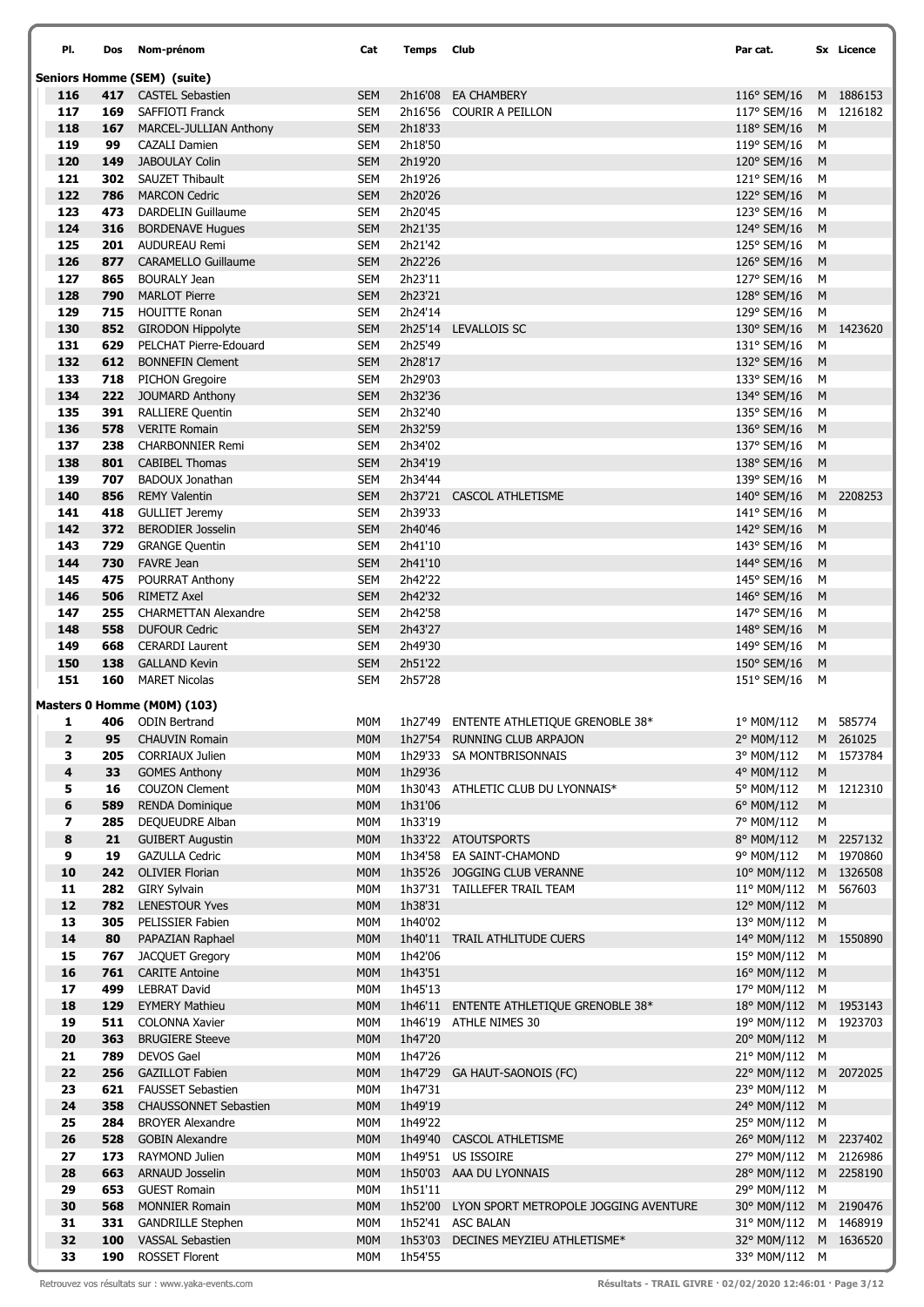| PI.      | Dos        | Nom-prénom                                        | Cat                            | Temps              | Club                                             | Par cat.                               |   | Sx Licence |
|----------|------------|---------------------------------------------------|--------------------------------|--------------------|--------------------------------------------------|----------------------------------------|---|------------|
|          |            | Masters 0 Homme (M0M) (suite)                     |                                |                    |                                                  |                                        |   |            |
| 34       |            | 772 RENAUD Stephane                               | M <sub>0</sub> M               |                    | 1h55'03 ATHLE CALADE VAL DE SAONE *              | 34° M0M/112 M 1826880                  |   |            |
| 35       | 278        | <b>CHRETIEN Marc</b>                              | M0M                            |                    | 1h55'13 ENTENTE OUEST LYONNAIS                   | 35° M0M/112 M 1641334                  |   |            |
| 36       | 514        | <b>CALEYRON Christophe</b>                        | <b>MOM</b>                     | 1h55'25            |                                                  | 36° M0M/112 M                          |   |            |
| 37       | 855        | <b>LECUS Guillaume</b>                            | M0M                            |                    | 1h56'08 AAA DU LYONNAIS                          | 37° M0M/112 M 2238257                  |   |            |
| 38       | 113        | <b>ODERUT Benjamin</b>                            | M <sub>0</sub> M               | 1h56'23            |                                                  | 38° M0M/112 M                          |   |            |
| 39       | 876        | <b>GAUTIER Mathieu</b>                            | M0M                            | 1h57'58            |                                                  | 39° M0M/112 M                          |   |            |
| 40       | 501        | <b>DUMAS Mathieu</b>                              | M <sub>0</sub> M               | 1h58'02            |                                                  | 40° M0M/112 M<br>41° M0M/112 M         |   |            |
| 41<br>42 | 720<br>292 | <b>LALLEMAND David</b><br><b>MALAFOSSE Mikael</b> | M0M<br><b>MOM</b>              | 1h58'32<br>1h58'37 |                                                  | 42° M0M/112 M                          |   |            |
| 43       | 336        | <b>BRUGIERE Yann</b>                              | M0M                            | 1h59'42            |                                                  | 43° M0M/112 M                          |   |            |
| 44       | 702        | <b>CLERGUE Thomas</b>                             | M <sub>0</sub> M               | 1h59'57            |                                                  | 44° M0M/112 M                          |   |            |
| 45       | 289        | ARANDEL Jonathan                                  | M0M                            | 2h00'46            |                                                  | 45° M0M/112 M T312722                  |   |            |
| 46       | 441        | <b>WATERNAUX Vivyan</b>                           | <b>MOM</b>                     |                    | 2h00'50 ASC BALAN                                | 46° M0M/112 M 1450946                  |   |            |
| 47       | 77         | MOLLARD Julien                                    | M <sub>0</sub> M               |                    | 2h01'37 DECINES MEYZIEU ATHLETISME*              | 47° M0M/112 M 1971797                  |   |            |
| 48       | 573        | <b>MATHIEU Philippe</b>                           | <b>MOM</b>                     | 2h01'43            |                                                  | 48° M0M/112 M                          |   |            |
| 49       | 468        | <b>MOUNETOU Romain</b>                            | M0M                            | 2h01'53            |                                                  | 49° M0M/112 M                          |   |            |
| 50       | 633        | <b>HERNANDO Nicolas</b>                           | <b>MOM</b>                     | 2h01'53            |                                                  | 50° M0M/112 M                          |   |            |
| 51       | 156        | <b>GUILLEMAUT Sebastien</b>                       | M0M                            | 2h02'06            | SAONE MONT D'OR NATURE                           | 51° M0M/112 M 2225471                  |   |            |
| 52       | 81         | <b>FLIGITTER Virgile</b>                          | <b>MOM</b>                     | 2h02'40            |                                                  | 52° M0M/112 M                          |   |            |
| 53<br>54 | 426<br>732 | <b>CALAND Julien</b><br><b>ARCIN Christophe</b>   | M <sub>0</sub> M<br><b>MOM</b> | 2h03'33<br>2h03'45 |                                                  | 53° M0M/112 M<br>54° M0M/112 M         |   |            |
| 55       | 728        | TRIQUIGNEAUX Julien                               | M0M                            | 2h04'03            |                                                  | 55° M0M/112 M                          |   |            |
| 56       | 849        | <b>MARIETTE Ludovic</b>                           | <b>MOM</b>                     | 2h04'42            |                                                  | 56° M0M/112 M                          |   |            |
| 57       | 769        | <b>BERRUEX Damien</b>                             | M0M                            |                    | 2h05'25 CHAMONIX MONT BLANC MARATHON             | 57° M0M/112 M 1907809                  |   |            |
| 58       | 175        | <b>HUSSON David</b>                               | <b>MOM</b>                     |                    | 2h06'16 ENTENTE OUEST LYONNAIS                   | 58° M0M/112 M 2229528                  |   |            |
| 59       | 405        | <b>MIALON Nicolas</b>                             | M <sub>0</sub> M               | 2h06'20            |                                                  | 59° M0M/112 M                          |   |            |
| 60       | 127        | <b>MACHEREY Mathieu</b>                           | <b>MOM</b>                     | 2h06'51            |                                                  | 60° M0M/112 M                          |   |            |
| 61       | 402        | <b>MAZUIT Sebastien</b>                           | M0M                            | 2h08'29            |                                                  | 61° M0M/112 M                          |   |            |
| 62       | 503        | <b>FAURE Damien</b>                               | <b>MOM</b>                     |                    | 2h08'30 CASCOL ATHLETISME                        | 62° M0M/112 M 2123503                  |   |            |
| 63       | 609        | <b>BARTIER Julien</b>                             | M0M                            | 2h08'52            |                                                  | 63° M0M/112 M                          |   |            |
| 64       | 837        | <b>PRIEUR Patrick</b>                             | <b>MOM</b>                     |                    | 2h09'44 LYON ULTRA RUN                           | 64° M0M/112 M 1972664                  |   |            |
| 65<br>66 | 793<br>805 | <b>MIJOIN Fabien</b><br><b>TRAVERSAZ Cedric</b>   | M0M<br><b>MOM</b>              | 2h10'00<br>2h10'55 |                                                  | 65° M0M/112 M<br>66° M0M/112 M         |   |            |
| 67       | 587        | <b>DEBONO Romain</b>                              | M0M                            | 2h11'39            |                                                  | 67° M0M/112 M                          |   |            |
| 68       | 850        | ARNAUD Jean-Rene                                  | M <sub>0</sub> M               | 2h11'58            |                                                  | 68° M0M/112 M                          |   |            |
| 69       | 436        | PETITJEAN Benjamin                                | M0M                            | 2h14'45            |                                                  | 69° M0M/112 M                          |   |            |
| 70       | 516        | <b>ROZAND Vivien</b>                              | <b>MOM</b>                     | 2h16'00            |                                                  | 70° M0M/112 M                          |   |            |
| 71       | 158        | <b>RICARD Francois</b>                            | M0M                            | 2h18'49            |                                                  | 71° M0M/112 M                          |   |            |
| 72       | 743        | <b>FRITSCH Guerin</b>                             | <b>MOM</b>                     | 2h19'13            |                                                  | 72° M0M/112                            | M |            |
| 73       | 547        | <b>MANIEZ Jeremy</b>                              | M0M                            | 2h21'44            |                                                  | 73° M0M/112 M                          |   |            |
| 74       | 555        | <b>LE-MERCIER Pierre</b>                          | <b>MOM</b>                     |                    | 2h23'03 CASCOL ATHLETISME                        | 74° M0M/112 M 2244592                  |   |            |
| 75       | 196        | <b>RICHARD Benoit</b>                             | M0M                            |                    | 2h23'37 LA BERRICHONNE CHATEAUROUX ATHLETIC CLUB | 75° M0M/112 M 1556226                  |   |            |
| 76<br>77 | 590<br>676 | DEVIDAL Julien<br><b>ALMIRALL Florent</b>         | <b>MOM</b><br>M0M              | 2h23'50<br>2h25'20 |                                                  | 76° M0M/112 M<br>77° M0M/112 M         |   |            |
| 78       | 819        | <b>GUILLERMIN Yohan</b>                           | <b>MOM</b>                     | 2h26'24            |                                                  | 78° M0M/112 M                          |   |            |
| 79       | 134        | <b>MARCUCCI Gregory</b>                           | M0M                            | 2h26'28            |                                                  | 79° M0M/112 M                          |   |            |
| 80       | 634        | <b>BOSSEUX Julien</b>                             | <b>MOM</b>                     | 2h27'33            |                                                  | 80° M0M/112 M                          |   |            |
| 81       | 459        | MALDONADO Thomas                                  | M0M                            | 2h28'22            |                                                  | 81° M0M/112 M                          |   |            |
| 82       | 754        | PERRUCHOT Mathieu                                 | <b>MOM</b>                     | 2h30'08            |                                                  | 82° M0M/112 M                          |   |            |
| 83       |            | 737 SCOTTO-D-ANIELO Julian                        | M0M                            | 2h30'10            |                                                  | 83° M0M/112 M                          |   |            |
| 84       | 824        | <b>BLONDON Alexandre</b>                          | <b>MOM</b>                     | 2h32'23            |                                                  | 84° M0M/112 M                          |   |            |
| 85       | 247        | PORCHET Pascal                                    | M0M                            | 2h32'32            |                                                  | 85° M0M/112 M                          |   |            |
| 86       | 613        | FERNANDEZ Etienne                                 | <b>MOM</b>                     | 2h32'42            |                                                  | 86° M0M/112 M                          |   |            |
| 87<br>88 | 796<br>131 | <b>MOREL Fabien</b><br><b>CACHELEUX David</b>     | <b>MOM</b><br><b>MOM</b>       | 2h34'54            | 2h33'14 AAA DU LYONNAIS                          | 87° M0M/112 M 2086161<br>88° M0M/112 M |   |            |
| 89       | 787        | EL-BOUNAAMANI Mohamed                             | M0M                            | 2h34'59            |                                                  | 89° M0M/112 M                          |   |            |
| 90       | 853        | <b>JOURDAN Cedric</b>                             | <b>MOM</b>                     | 2h36'22            |                                                  | 90° M0M/112 M                          |   |            |
| 91       | 301        | DARCHY Raphael                                    | M0M                            | 2h37'08            |                                                  | 91° M0M/112 M                          |   |            |
| 92       | 306        | <b>CERQUEIRA David</b>                            | <b>MOM</b>                     | 2h37'13            |                                                  | 92° M0M/112 M                          |   |            |
| 93       | 864        | <b>CALLARD Edouard</b>                            | M0M                            | 2h37'50            |                                                  | 93° M0M/112 M                          |   |            |
| 94       | 141        | <b>FRANC Christophe</b>                           | <b>MOM</b>                     | 2h37'56            |                                                  | 94° M0M/112 M                          |   |            |
| 95       | 617        | LECOQUIERRE Guillaume                             | M0M                            | 2h39'44            |                                                  | 95° M0M/112 M                          |   |            |
| 96       | 869        | <b>COUVERTURE Hugo</b>                            | <b>MOM</b>                     | 2h39'53            |                                                  | 96° M0M/112 M                          |   |            |
| 97       | 827        | <b>MARIN Yohan</b>                                | M0M                            | 2h42'21            |                                                  | 97° M0M/112 M                          |   |            |
| 98<br>99 | 760        | <b>ZOUAOUI Baadis</b><br><b>CHASSIGNOL Loic</b>   | <b>MOM</b><br><b>MOM</b>       | 2h43'11            | 2h42'51 ENTENTE OUEST LYONNAIS                   | 98° M0M/112 M 2159941<br>99° M0M/112 M |   |            |
| 100      | 96<br>759  | JOLIVET Louis-Stephane                            | <b>MOM</b>                     | 3h00'54            |                                                  | 100° M0M/11 M                          |   |            |
| 101      | 398        | <b>GARCIA Lionel</b>                              | M0M                            | 3h03'02            |                                                  | 101° M0M/11 M                          |   |            |
| 102      | 448        | <b>GALMICHE Cedric</b>                            | M <sub>0</sub> M               | 3h04'06            |                                                  | 102° M0M/11 M                          |   |            |
|          |            |                                                   |                                |                    |                                                  |                                        |   |            |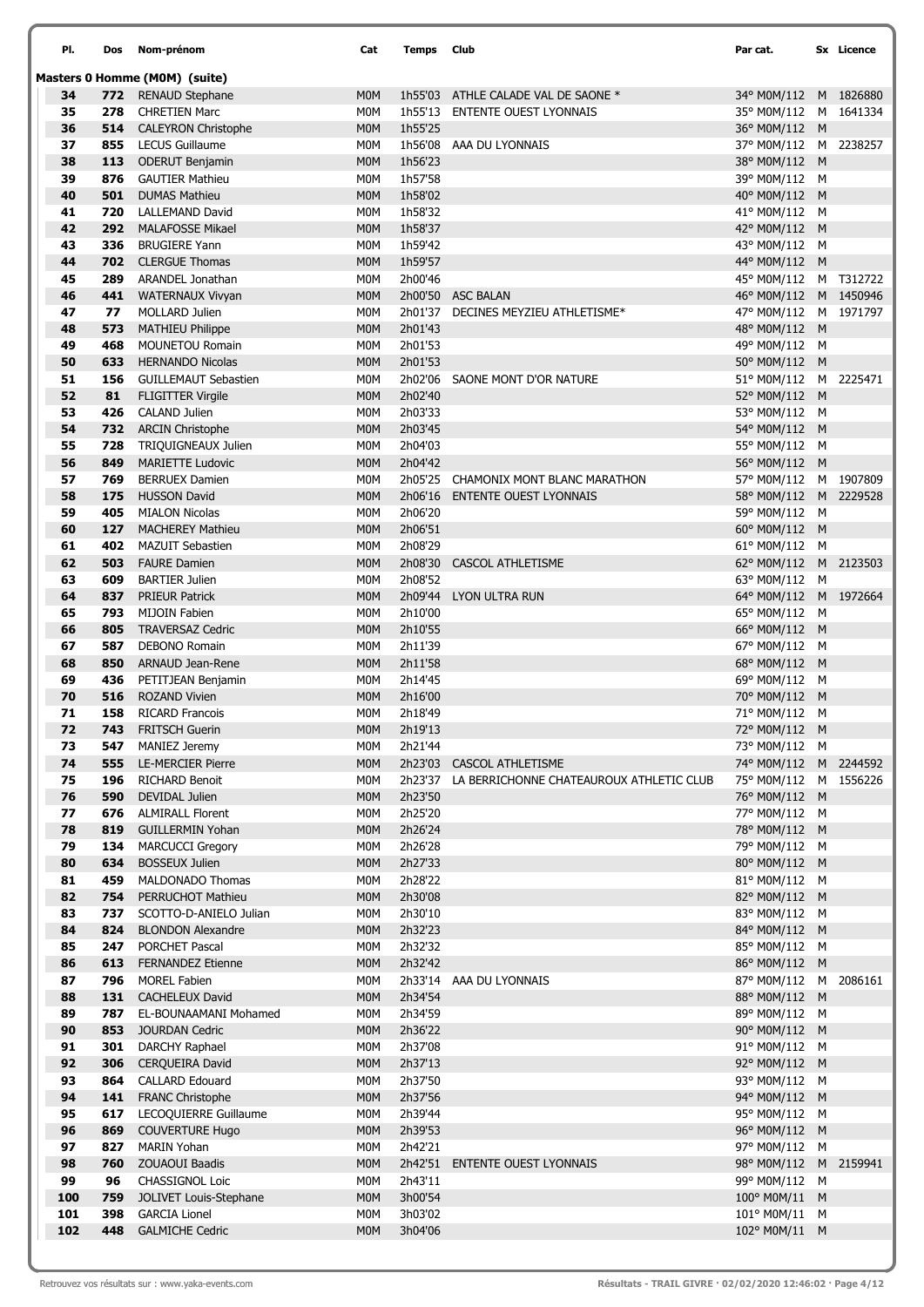| PI.            | Dos        | Nom-prénom                                         | Cat        | Temps              | Club                                                                | Par cat.                               |        | <b>Sx</b> Licence      |
|----------------|------------|----------------------------------------------------|------------|--------------------|---------------------------------------------------------------------|----------------------------------------|--------|------------------------|
|                |            | Masters 1 Homme (M1M) (112)                        |            |                    |                                                                     |                                        |        |                        |
| 1              | 32         | <b>DUCASSE Guillaume</b>                           | M1M        |                    | 1h27'46 LES GIVRES DE LA PLAINE DE NAY                              | 1° M1M/123                             |        | M 772198               |
| $\overline{2}$ | 35         | <b>LASSALE Jerome</b>                              | M1M        |                    | 1h30'12 TEAM PROVENCE ENDURANCE                                     | 2° M1M/123                             |        | M 1639833              |
| 3              | 52         | <b>MAHINC Gregory</b>                              | M1M        |                    | 1h30'13 ENTENTE SUD LYONNAIS*                                       | 3° M1M/123                             |        | M 2009709              |
| 4              | 24         | <b>VICENTE Laurent</b>                             | M1M        |                    | 1h32'39 ALES CEVENNES ATHLETISME*                                   | 4° M1M/123                             |        | M 499738               |
| 5              | 72         | <b>FONTBONNE Yvan</b>                              | M1M        |                    | 1h35'31 US ISSOIRE                                                  | 5° M1M/123                             |        | M 2034853              |
| 6              | 263        | <b>EPALE Tanguy</b>                                | M1M        | 1h37'55            |                                                                     | 6° M1M/123                             | M      |                        |
| 7              | 73         | GIORDANENGO Stephane                               | M1M        |                    | 1h39'11 COURIR A PEILLON<br>1h40'24 COURIR EN LIVRADOIS FOREZ       | 7° M1M/123                             |        | M 1099077<br>M 1236494 |
| 8<br>9         | 74<br>189  | <b>CHARTOIRE Julien</b><br><b>GERDEAUX Vincent</b> | M1M<br>M1M | 1h40'35            |                                                                     | 8° M1M/123<br>9° M1M/123               | М      |                        |
| 10             | 546        | <b>TROSSAT Jean-Louis</b>                          | M1M        |                    | 1h40'40 ATHLE CALADE VAL DE SAONE *                                 | 10° M1M/123                            |        | M 186400               |
| 11             | 446        | <b>NAMUR Adrien</b>                                | M1M        | 1h41'14            |                                                                     | 11° M1M/123                            | M      |                        |
| 12             | 404        | <b>DUVERT David</b>                                | M1M        |                    | 1h42'50 EA MACON                                                    | 12° M1M/123                            |        | M 1049882              |
| 13             | 515        | <b>MAVIER Sylvain</b>                              | M1M        | 1h43'36            |                                                                     | 13° M1M/123                            | M      |                        |
| 14             | 474        | <b>RODRIGUES Esrrael</b>                           | M1M        |                    | 1h43'44 CLERMONT ATHLETISME AUVERGNE *                              | 14° M1M/123                            |        | M 2208617              |
| 15             | 725        | <b>BROUAT Samuel</b>                               | M1M        | 1h44'03            |                                                                     | 15° M1M/123                            | M      |                        |
| 16             | 375        | <b>BAURIER Nicolas</b>                             | M1M        | 1h45'17            |                                                                     | 16° M1M/123 M                          |        |                        |
| 17             | 532        | JURADO Damien                                      | M1M        | 1h45'28            | <b>CORBAS RUNNING</b>                                               | 17° M1M/123 M 1384940                  |        |                        |
| 18<br>19       | 607<br>139 | <b>ROUSSON Cyril</b><br><b>COLLET Vincent</b>      | M1M<br>M1M | 1h46'28            | 1h45'31 E A RHONE VERCORS 26 07*                                    | 18° M1M/123 M 2091330<br>19° M1M/123 M |        |                        |
| 20             | 768        | <b>MEYRONEINC Jean-Jacques</b>                     | M1M        |                    | 1h46'32 BEAUMONT ATHLETIQUE CLUB                                    | 20° M1M/123 M 1349316                  |        |                        |
| 21             | 143        | <b>FONTANILLE Vincent</b>                          | M1M        | 1h47'13            |                                                                     | 21° M1M/123                            | M      |                        |
| 22             | 494        | <b>BERTRAND Jerome</b>                             | M1M        | 1h47'22            |                                                                     | 22° M1M/123 M                          |        |                        |
| 23             | 207        | ROSE Yoann                                         | M1M        |                    | 1h47'48 ATHLETIC CLUB TASSIN                                        | 23° M1M/123                            |        | M 2198495              |
| 24             | 351        | <b>FOREST Yoni</b>                                 | M1M        | 1h49'19            |                                                                     | 24° M1M/123                            | M      |                        |
| 25             | 164        | <b>VIGIER Cedric</b>                               | M1M        | 1h51'03            |                                                                     | 25° M1M/123 M                          |        |                        |
| 26             | 701        | <b>CHATELAIN Sebastien</b>                         | M1M        | 1h51'20            |                                                                     | 26° M1M/123 M                          |        |                        |
| 27             | 818        | <b>CAMPAGNA David</b>                              | M1M        |                    | 1h51'46 TEAM 12                                                     | 27° M1M/123                            |        | M 1628804              |
| 28<br>29       | 816<br>735 | <b>MOUCHON Laurent</b>                             | M1M<br>M1M | 1h52'22            | 1h54'13 SALLANCHES PASSY AC                                         | 28° M1M/123 M<br>29° M1M/123 M 1742794 |        |                        |
| 30             | 594        | <b>OLIVE Christophe</b><br><b>REYMOND Julien</b>   | M1M        |                    | 1h54'30 BEAUJOLAIS RUNNERS                                          | 30° M1M/123 M 1914599                  |        |                        |
| 31             | 482        | <b>HOANG Thanh</b>                                 | M1M        | 1h54'33            |                                                                     | 31° M1M/123 M                          |        |                        |
| 32             | 556        | <b>CIMINO Sebastien</b>                            | M1M        |                    | 1h56'43 CORBAS RUNNING                                              | 32° M1M/123                            |        | M 1680800              |
| 33             | 97         | <b>RAFFIER Pierre</b>                              | M1M        | 1h56'49            |                                                                     | 33° M1M/123 M                          |        |                        |
| 34             | 54         | <b>RAVAUD Thomas</b>                               | M1M        | 1h57'08            |                                                                     | 34° M1M/123 M                          |        |                        |
| 35             | 611        | <b>COMTE Benoit</b>                                | M1M        | 1h57'51            |                                                                     | 35° M1M/123                            | M      |                        |
| 36             | 600        | <b>BRIDON Wilfried</b>                             | M1M        | 1h58'19            |                                                                     | 36° M1M/123                            | M      |                        |
| 37             | 539        | <b>BERTRAND Julien</b><br>ADELHANOFF Igor          | M1M        | 1h58'30<br>1h58'39 |                                                                     | 37° M1M/123                            | M      |                        |
| 38<br>39       | 794<br>727 | <b>DICKERT Olivier</b>                             | M1M<br>M1M | 1h58'55            |                                                                     | 38° M1M/123<br>39° M1M/123             | M<br>м |                        |
| 40             | 276        | <b>ROZAND Nicolas</b>                              | M1M        | 2h00'04            |                                                                     | 40° M1M/123 M                          |        |                        |
| 41             | 524        | <b>FEUILLET Denis</b>                              | M1M        | 2h00'09            |                                                                     | 41° M1M/123 M                          |        |                        |
| 42             | 224        | <b>CLAIN Ludovic</b>                               | M1M        | 2h00'50            |                                                                     | 42° M1M/123 M                          |        |                        |
| 43             | 83         | <b>LOCUSSOL Francois</b>                           | M1M        |                    | 2h00'59 BEAUMONT ATHLETIQUE CLUB                                    | 43° M1M/123 M 1754766                  |        |                        |
| 44             | 545        | <b>ALIOUAT Salim</b>                               | M1M        | 2h02'49            |                                                                     | 44° M1M/123 M                          |        |                        |
| 45             | 429        | <b>FEUILLADE Vincent</b>                           | M1M        | 2h03'00            |                                                                     | 45° M1M/123 M                          |        |                        |
| 46             | 700        | <b>CONNES Philippe</b>                             | M1M        | 2h04'24            |                                                                     | 46° M1M/123 M                          |        |                        |
| 47<br>48       | 800<br>106 | <b>LEROY Vincent</b><br>FOUQUET Aurelien           | M1M<br>M1M |                    | 2h04'51 LES FURETS D EIFFAGE<br>2h05'42 DECINES MEYZIEU ATHLETISME* | 47° M1M/123<br>48° M1M/123 M 183368    |        | M 1376813              |
| 49             | 860        | PORTAY Lionel                                      | M1M        | 2h05'53            |                                                                     | 49° M1M/123 M                          |        |                        |
| 50             | 463        | <b>EUGENE Regis</b>                                | M1M        | 2h06'00            |                                                                     | 50° M1M/123 M                          |        |                        |
| 51             | 764        | <b>MOUSNIER Geraud</b>                             | M1M        | 2h07'17            |                                                                     | 51° M1M/123 M                          |        |                        |
| 52             | 270        | <b>LOURDIN Fabrice</b>                             | M1M        | 2h08'10            |                                                                     | 52° M1M/123 M                          |        |                        |
| 53             | 177        | <b>CHALANDON Guillaume</b>                         | M1M        |                    | 2h08'15 AS IBM LYON                                                 | 53° M1M/123 M 1167038                  |        |                        |
| 54             | 843        | <b>CHABERT Aurelien</b>                            | M1M        | 2h08'17            |                                                                     | 54° M1M/123 M                          |        |                        |
| 55             | 791        | <b>BARRET Martial</b>                              | M1M        | 2h08'22            |                                                                     | 55° M1M/123 M                          |        |                        |
| 56<br>57       | 425<br>688 | SOULERIN Werner<br>MUSLEWSKI Yann                  | M1M<br>M1M | 2h08'23<br>2h08'35 |                                                                     | 56° M1M/123 M<br>57° M1M/123 M         |        |                        |
| 58             | 480        | <b>COLOMBET Bruno</b>                              | M1M        | 2h09'04            |                                                                     | 58° M1M/123 M                          |        |                        |
| 59             | 92         | <b>CORDONNIER Remi</b>                             | M1M        | 2h09'44            |                                                                     | 59° M1M/123 M                          |        |                        |
| 60             | 389        | <b>BEAL David</b>                                  | M1M        | 2h11'39            |                                                                     | 60° M1M/123 M                          |        |                        |
| 61             | 774        | <b>DEBORDE Damien</b>                              | M1M        | 2h12'00            |                                                                     | 61° M1M/123 M                          |        |                        |
| 62             | 583        | <b>TAREA Olivier</b>                               | M1M        | 2h12'08            |                                                                     | 62° M1M/123 M                          |        |                        |
| 63             | 678        | <b>GAVILLON Nicolas</b>                            | M1M        | 2h12'09            |                                                                     | 63° M1M/123 M                          |        |                        |
| 64             | 491        | <b>CHAFFRAIX Matthieu</b>                          | M1M        | 2h12'12            |                                                                     | 64° M1M/123 M                          |        |                        |
| 65<br>66       | 174<br>660 | <b>VILLARD Patrick</b><br>POUDRET David            | M1M<br>M1M | 2h12'26<br>2h12'28 |                                                                     | 65° M1M/123<br>66° M1M/123 M           | M      |                        |
| 67             | 359        | <b>BULLE Jean-Philippe</b>                         | M1M        | 2h13'00            |                                                                     | 67° M1M/123 M                          |        |                        |
| 68             | 693        | MARCHAND-MAILLET Davy                              | M1M        | 2h15'32            |                                                                     | 68° M1M/123 M                          |        |                        |
| 69             | 240        | <b>LACAM Baptiste</b>                              | M1M        | 2h15'40            |                                                                     | 69° M1M/123 M                          |        |                        |
| 70             | 390        | <b>LEGER Patrick</b>                               | M1M        | 2h15'41            |                                                                     | 70° M1M/123 M                          |        |                        |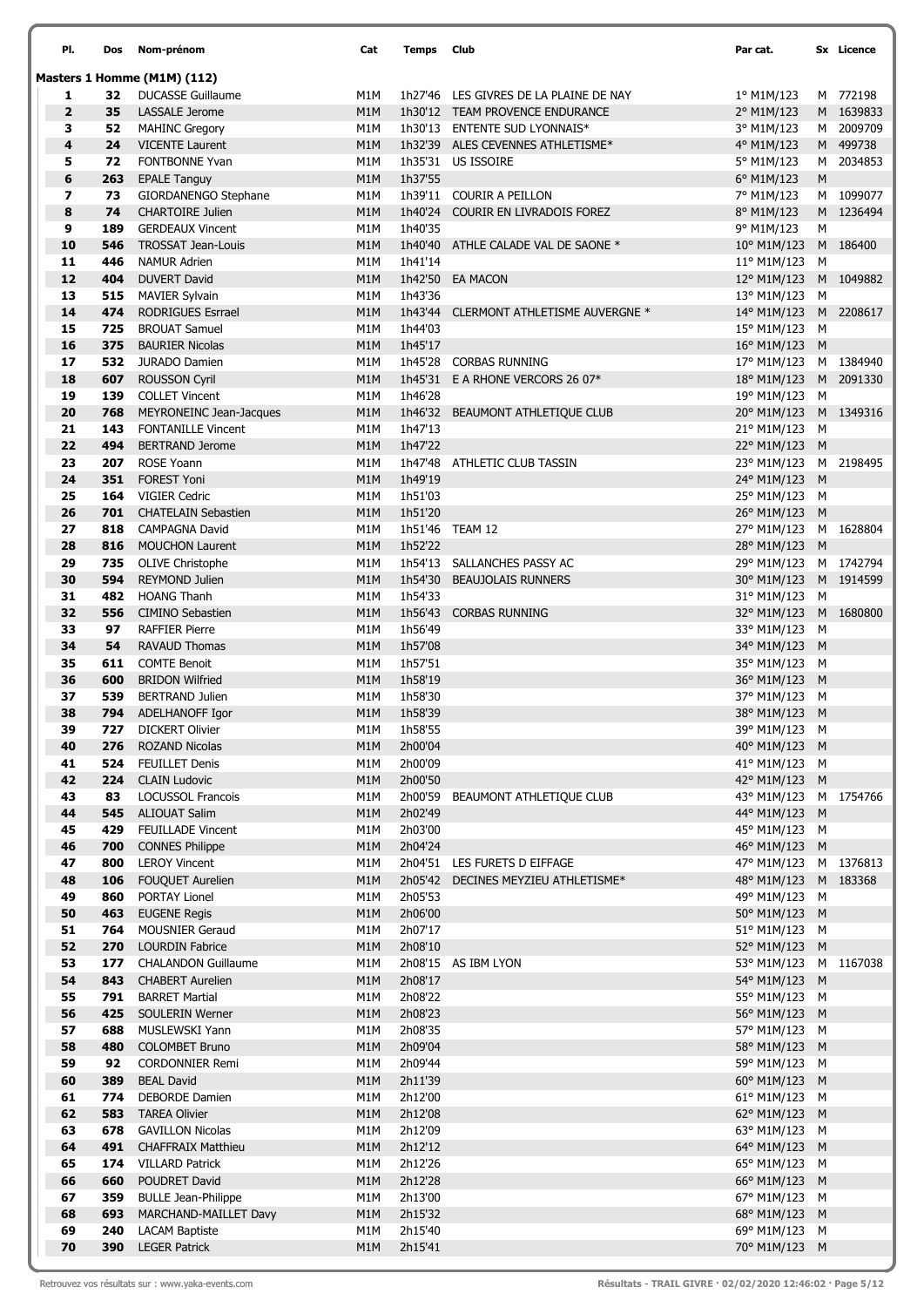| PI.                          | Dos        | Nom-prénom                                            | Cat        | Temps              | Club                                         | Par cat.                                |           | Sx Licence |
|------------------------------|------------|-------------------------------------------------------|------------|--------------------|----------------------------------------------|-----------------------------------------|-----------|------------|
|                              |            | Masters 1 Homme (M1M) (suite)                         |            |                    |                                              |                                         |           |            |
| 71                           |            | 543 GARAYOA Remi                                      | M1M        | 2h16'01            |                                              | 71° M1M/123 M                           |           |            |
| 72                           | 413        | <b>BOULEDRAK Radoin</b>                               | M1M        | 2h16'09            |                                              | 72° M1M/123 M                           |           |            |
| 73                           | 598        | ROULLEAU Vincent                                      | M1M        | 2h16'16            |                                              | 73° M1M/123 M                           |           |            |
| 74<br>75                     | 703<br>636 | <b>LARDIN Nicolas</b><br><b>BARBIER Roland</b>        | M1M<br>M1M | 2h16'47<br>2h17'11 |                                              | 74° M1M/123 M<br>75° M1M/123 M          |           |            |
| 76                           | 647        | <b>GUEDON Matthieu</b>                                | M1M        | 2h17'31            |                                              | 76° M1M/123 M                           |           |            |
| 77                           |            | 221 GANGA Michel                                      | M1M        | 2h17'38            |                                              | 77° M1M/123 M                           |           |            |
| 78                           | 414        | AHMED-KADI Toufik                                     | M1M        | 2h17'38            |                                              | 78° M1M/123 M                           |           |            |
| 79                           | 656        | <b>ERIC Berges</b>                                    | M1M        | 2h17'54            |                                              | 79° M1M/123 M                           |           |            |
| 80                           | 626        | <b>BARDEL Brice</b>                                   | M1M        | 2h18'11            |                                              | 80° M1M/123 M                           |           |            |
| 81                           | 517        | <b>HABI Sophiane</b>                                  | M1M        | 2h18'51            |                                              | 81° M1M/123 M                           |           |            |
| 82                           | 350        | <b>GAUTHIER Richard</b>                               | M1M        |                    | 2h19'06 COURIR ENSEMBLE                      | 82° M1M/123 M 2227364                   |           |            |
| 83<br>84                     | 834<br>415 | DESTOUCHES Sebastien<br><b>BOIRE Nicolas</b>          | M1M<br>M1M | 2h22'36            | 2h19'46 ASVEL VILLEURBANNE*                  | 83° M1M/123 M 2243181<br>84° M1M/123 M  |           |            |
| 85                           | 467        | <b>VERCELLIS Charles</b>                              | M1M        | 2h23'19            |                                              | 85° M1M/123 M                           |           |            |
| 86                           | 518        | <b>ROUQUIER Cyril</b>                                 | M1M        | 2h25'13            |                                              | 86° M1M/123 M                           |           |            |
| 87                           | 408        | JACOMIN Laurent                                       | M1M        | 2h25'45            |                                              | 87° M1M/123 M                           |           |            |
| 88                           | 393        | <b>MACHABERT David</b>                                | M1M        | 2h25'50            |                                              | 88° M1M/123 M                           |           |            |
| 89                           | 465        | <b>USEO Florent</b>                                   | M1M        | 2h26'10            |                                              | 89° M1M/123 M                           |           |            |
| 90                           | 842        | <b>SALAT Nicolas</b>                                  | M1M        | 2h26'35            |                                              | 90° M1M/123 M                           |           |            |
| 91                           | 370        | <b>MEUNIER Mathieu</b>                                | M1M        | 2h27'19            |                                              | 91° M1M/123 M                           |           |            |
| 92                           | 783        | <b>FOURNIER Thomas</b>                                | M1M        | 2h27'25            |                                              | 92° M1M/123 M                           |           |            |
| 93<br>94                     | 318<br>235 | <b>CABANE Nicolas</b><br><b>OUSTRY Thibaut</b>        | M1M<br>M1M | 2h27'50<br>2h28'40 |                                              | 93° M1M/123 M<br>94° M1M/123 M          |           |            |
| 95                           | 797        | PEDIMINA Marc                                         | M1M        | 2h29'23            |                                              | 95° M1M/123 M                           |           |            |
| 96                           | 593        | <b>FAYARD Eddy</b>                                    | M1M        | 2h30'24            |                                              | 96° M1M/123 M                           |           |            |
| 97                           |            | 823 VANHEE Regis                                      | M1M        | 2h32'19            |                                              | 97° M1M/123 M                           |           |            |
| 98                           | 136        | <b>BENOIT Coquantif</b>                               | M1M        | 2h32'56            |                                              | 98° M1M/123 M                           |           |            |
| 99                           | 321        | <b>BALAY Christophe</b>                               | M1M        | 2h36'01            |                                              | 99° M1M/123 M                           |           |            |
| 100                          | 165        | POURCHET Alexandre                                    | M1M        | 2h36'30            |                                              | 100° M1M/12 M                           |           |            |
| 101                          | 383        | <b>BOYER Christophe</b>                               | M1M        | 2h39'04            |                                              | 101° M1M/12 M                           |           |            |
| 102<br>103                   | 132<br>366 | <b>GRANELL Thomas</b><br><b>BRESSAND Amaury</b>       | M1M<br>M1M | 2h40'33<br>2h40'46 |                                              | 102° M1M/12 M<br>$103^{\circ}$ M1M/12 M |           |            |
| 104                          | 694        | <b>GAILLARD Sebastien</b>                             | M1M        | 2h40'57            |                                              | 104° M1M/12 M                           |           |            |
| 105                          | 183        | <b>TISSOT David</b>                                   | M1M        | 2h41'20            |                                              | 105° M1M/12 M                           |           |            |
| 106                          |            | 812 MARCET Emmanuel                                   | M1M        | 2h47'04            |                                              | 106° M1M/12 M                           |           |            |
| 107                          | 267        | <b>MOTREFF Arnaud</b>                                 | M1M        | 2h48'44            |                                              | 107° M1M/12 M                           |           |            |
| 108                          | 828        | <b>NAULIN Mathieu</b>                                 | M1M        | 2h50'12            |                                              | 108° M1M/12 M                           |           |            |
| 109                          | 168        | <b>MARTEL Franck</b>                                  | M1M        | 2h50'53            |                                              | 109° M1M/12 M                           |           |            |
| 110<br>111                   | 126        | <b>DENIS Jacques</b><br>630 CARRET Guillaume          | M1M<br>M1M | 2h50'55<br>2h51'41 |                                              | 110° M1M/12 M<br>111° M1M/12 M          |           |            |
| 112                          |            | 496 JIMENEZ Julien                                    | M1M        | 3h08'57            |                                              | 112° M1M/12 M                           |           |            |
|                              |            |                                                       |            |                    |                                              |                                         |           |            |
|                              |            | Masters 2 Homme (M2M) (115)<br>536 SCHULER Pascal     |            |                    | 1h34'18 STRASBOURG AGGLOMERATION ATHLETISME* |                                         |           | M 918076   |
| 1<br>$\overline{\mathbf{2}}$ |            | 802 RACINET Florian                                   | M2M<br>M2M | 1h36'41            |                                              | 1º M2M/127<br>2° M2M/127                | ${\sf M}$ |            |
| з                            |            | 830 TEPINIER Jerome                                   | M2M        |                    | 1h40'07 DOLE AC                              | 3° M2M/127                              |           | M 2239769  |
| 4                            | 246        | <b>GUINAND Bruno</b>                                  | M2M        |                    | 1h41'16 ENTENTE ATHLETIQUE GRENOBLE 38*      | 4° M2M/127                              |           | M 1375638  |
| 5                            | 216        | <b>GIROUDON Loan</b>                                  | M2M        | 1h41'56            |                                              | 5° M2M/127                              | М         |            |
| 6                            | 615        | <b>VITALI Didier</b>                                  | M2M        | 1h47'01            |                                              | 6° M2M/127                              | M         |            |
| 7                            | 685        | <b>FRANCAIS Arnaud</b>                                | M2M        |                    | 1h47'08 SAONE MONT D'OR NATURE               | 7° M2M/127                              |           | M 1646315  |
| 8<br>9                       | 650<br>424 | <b>GUILLAUD Sebastien</b><br><b>METAIRIE Stephane</b> | M2M<br>M2M | 1h48'11            | 1h48'14 ATHLE ST JULIEN 74                   | 8° M2M/127<br>9° M2M/127                | ${\sf M}$ | M 2065528  |
| 10                           | 60         | <b>RUPPRECHT Benoit</b>                               | M2M        |                    | 1h48'58 FOULEES DE ST GERMAIN EN LAYE        | 10° M2M/127 M 1001207                   |           |            |
| 11                           | 716        | MIGNARD Jerome                                        | M2M        |                    | 1h50'40 SA THIERS                            | 11° M2M/127 M 1744034                   |           |            |
| 12                           | 709        | <b>SZATANEK Joel</b>                                  | M2M        | 1h51'17            |                                              | 12° M2M/127 M                           |           |            |
| 13                           | 340        | DANIEL Christophe                                     | M2M        |                    | 1h52'11 GA HAUT-SAONOIS (FC)                 | 13° M2M/127 M 2177167                   |           |            |
| 14                           | 614        | <b>DELORE Alexandre</b>                               | M2M        |                    | 1h52'14 ENTENTE SUD LYONNAIS*                | 14° M2M/127 M 538320                    |           |            |
| 15                           | 56         | <b>MASSIT Philippe</b>                                | M2M        |                    | 1h52'29 AS SAINT REMY VITTEL                 | 15° M2M/127 M 2113844                   |           |            |
| 16                           | 681        | <b>MILLET Cedric</b>                                  | M2M        | 1h53'20            |                                              | 16° M2M/127 M                           |           |            |
| 17<br>18                     | 188<br>443 | <b>RENAUD Emmanuel</b><br><b>MEJAT Fabrice</b>        | M2M<br>M2M | 1h56'09            | 1h55'21 DECINES MEYZIEU ATHLETISME*          | 17° M2M/127 M 1670386<br>18° M2M/127 M  |           |            |
| 19                           | 268        | <b>MARTIN Emmanuel</b>                                | M2M        | 1h56'30            |                                              | 19° M2M/127 M                           |           |            |
| 20                           | 643        | <b>SERTHELON Damien</b>                               | M2M        | 1h56'35            |                                              | 20° M2M/127 M                           |           |            |
| 21                           | 708        | <b>TORRES Fred</b>                                    | M2M        | 1h56'51            |                                              | 21° M2M/127 M                           |           |            |
| 22                           | 239        | <b>RIBEIRO Manuel</b>                                 | M2M        |                    | 1h56'56 ATHLETIC CLUB TASSIN                 | 22° M2M/127 M 1188676                   |           |            |
| 23                           | 85         | <b>GARRET Emmanuel</b>                                | M2M        |                    | 1h58'16 GA HAUT-SAONOIS (FC)                 | 23° M2M/127 M 435794                    |           |            |
| 24                           | 330        | <b>SEGUIN Remy</b>                                    | M2M        | 1h58'17            |                                              | 24° M2M/127 M                           |           |            |
| 25<br>26                     | 64<br>680  | <b>EMIN Jerome</b><br>NAVARRO Alain                   | M2M<br>M2M | 1h59'25            | 1h59'19 COURIR ENSEMBLE                      | 25° M2M/127 M 2239676<br>26° M2M/127 M  |           |            |
| 27                           |            | 867 LAFONT Christophe                                 | M2M        | 2h01'03            |                                              | 27° M2M/127 M                           |           |            |

Í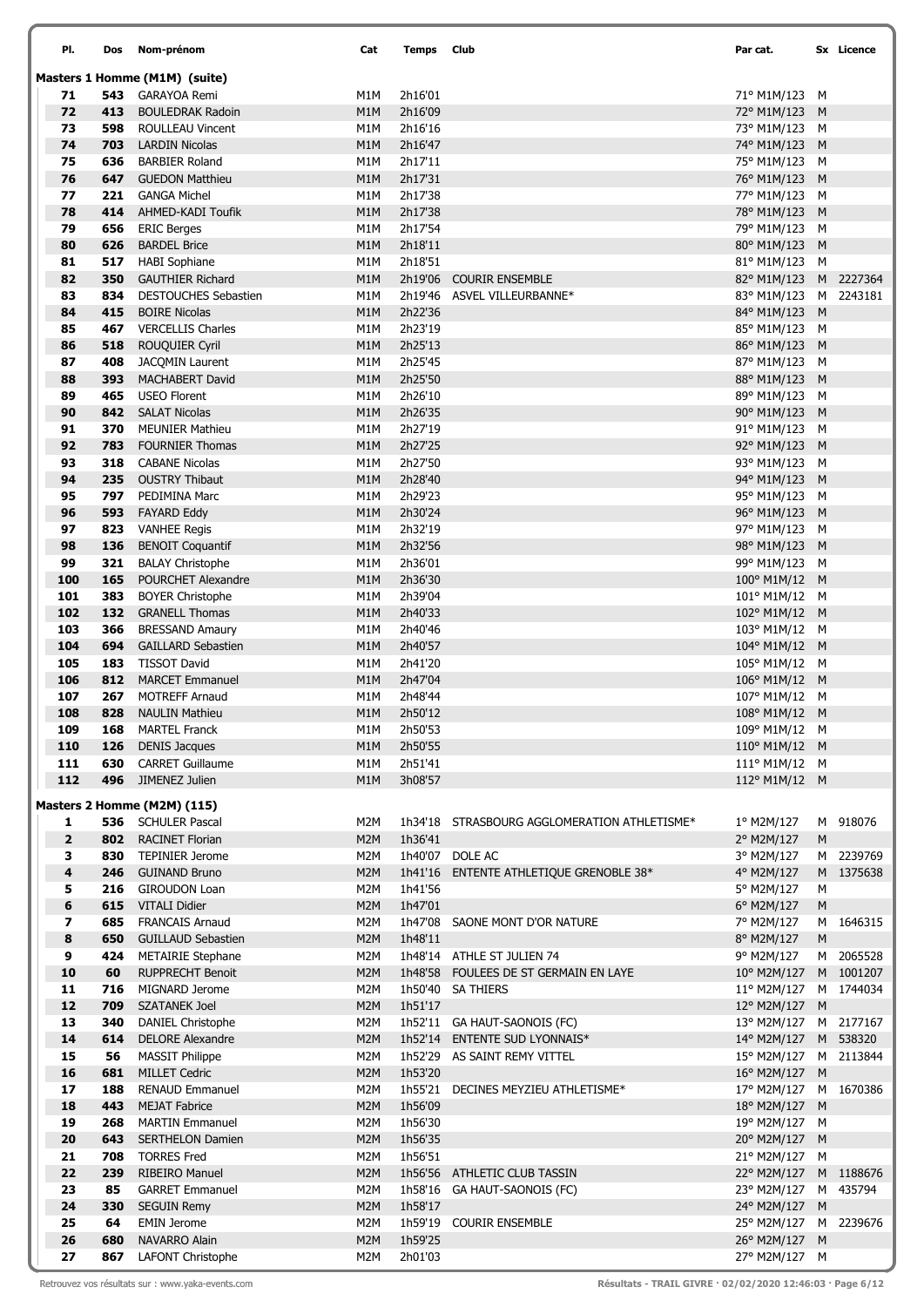| PI.      | Dos        | Nom-prénom                                   | Cat        | Temps              | <b>Club</b>                         | Par cat.                               | Sx Licence |
|----------|------------|----------------------------------------------|------------|--------------------|-------------------------------------|----------------------------------------|------------|
|          |            | Masters 2 Homme (M2M) (suite)                |            |                    |                                     |                                        |            |
| 28       |            | 781 KUNTZ Olivier                            | M2M        | 2h01'28            |                                     | 28° M2M/127 M                          |            |
| 29       | 679        | <b>BERNARD Frederic</b>                      | M2M        | 2h01'52            |                                     | 29° M2M/127 M                          |            |
| 30       | 286        | <b>FERRATON Thierry</b>                      | M2M        |                    | 2h02'13 ATHLETIC CLUB DU LYONNAIS*  | 30° M2M/127 M 1132137                  |            |
| 31       |            | 713 DUPUY Emmanuel                           | M2M        |                    | 2h03'43 SA THIERS                   | 31° M2M/127 M 2141950                  |            |
| 32       | 658        | <b>BOIS Jean-Philippe</b>                    | M2M        | 2h03'54            |                                     | 32° M2M/127 M                          |            |
| 33       | 825        | PERVIS Sebastien                             | M2M        |                    | 2h04'34 DECINES MEYZIEU ATHLETISME* | 33° M2M/127 M 2104150                  |            |
| 34       | 736        | <b>LAFFAY Vincent</b>                        | M2M        | 2h04'38            |                                     | 34° M2M/127 M                          |            |
| 35       | 271        | <b>OLIVIER Laurent</b>                       | M2M        | 2h04'38            |                                     | 35° M2M/127 M                          |            |
| 36       | 577        | MESSAHLI Lyes                                | M2M        | 2h04'41            |                                     | 36° M2M/127 M                          |            |
| 37       | 788        | <b>FEL Nicolas</b>                           | M2M        | 2h04'55            |                                     | 37° M2M/127 M                          |            |
| 38       | 260        | SOUVETON Christophe                          | M2M        | 2h04'59            |                                     | 38° M2M/127 M                          |            |
| 39<br>40 | 339<br>814 | MOREAU-ROQUE Eric<br><b>MARCHAND Florent</b> | M2M<br>M2M | 2h06'52            | 2h05'09 ENTENTE OUEST LYONNAIS      | 39° M2M/127 M 1903963<br>40° M2M/127 M |            |
| 41       | 492        | LE-COURTOIS Sylvain                          | M2M        | 2h06'56            |                                     | 41° M2M/127 M                          |            |
| 42       | 691        | <b>CELERIER Christophe</b>                   | M2M        | 2h08'30            |                                     | 42° M2M/127 M                          |            |
| 43       | 859        | <b>BARONNIER Julien</b>                      | M2M        | 2h08'41            |                                     | 43° M2M/127 M                          |            |
| 44       | 748        | LAROCHETTE-DE-ROECK Francois                 | M2M        |                    | 2h08'52 ASPTT ANNECY                | 44° M2M/127 M 2070410                  |            |
| 45       | 211        | <b>DEMERENS Eric</b>                         | M2M        | 2h10'06            |                                     | 45° M2M/127 M                          |            |
| 46       | 540        | <b>CAQUELIN Laurent</b>                      | M2M        |                    | 2h10'16 BUSSY RUNNING               | 46° M2M/127 M 1991922                  |            |
| 47       | 665        | PORTENSEIGNE Philippe                        | M2M        | 2h10'46            |                                     | 47° M2M/127 M                          |            |
| 48       | 696        | <b>MARREL Damien</b>                         | M2M        | 2h11'33            |                                     | 48° M2M/127 M                          |            |
| 49       | 407        | <b>LECLUSE Sebastien</b>                     | M2M        | 2h12'20            |                                     | 49° M2M/127 M                          |            |
| 50       | 87         | <b>MARTINEZ Alexandre</b>                    | M2M        |                    | 2h13'13 C.C. TAVERNY ATHLETISME     | 50° M2M/127 M 1758893                  |            |
| 51       | 280        | <b>BRENEUR David</b>                         | M2M        | 2h13'36            |                                     | 51° M2M/127 M                          |            |
| 52       | 526        | <b>BERTHOMIER Christophe</b>                 | M2M        | 2h13'38            |                                     | 52° M2M/127 M                          |            |
| 53       | 377        | DEROCH Sylvain                               | M2M        | 2h13'46            |                                     | 53° M2M/127 M                          |            |
| 54       | 347        | <b>HERMANT Gregory</b>                       | M2M        | 2h14'45            |                                     | 54° M2M/127 M                          |            |
| 55       | 343        | MINODIER Christophe                          | M2M        | 2h15'32            |                                     | 55° M2M/127 M                          |            |
| 56       | 484        | <b>MONTANE Marc</b>                          | M2M        |                    | 2h17'04 PAYS DE COLMAR ATHLETISME*  | 56° M2M/127 M 1480318                  |            |
| 57       | 254        | <b>DEVRIEUX Cyril</b>                        | M2M        | 2h17'05            |                                     | 57° M2M/127 M                          |            |
| 58       | 773        | <b>GUILBAUD Denis</b>                        | M2M        | 2h17'09            |                                     | 58° M2M/127 M                          |            |
| 59       | 102        | <b>REMY Miguel</b>                           | M2M        |                    | 2h17'10 BEAUMONT ATHLETIQUE CLUB    | 59° M2M/127 M 1291260                  |            |
| 60       | 109        | <b>DANGUIRAL Thierry</b>                     | M2M        |                    | 2h17'18 ENTENTE OUEST LYONNAIS      | 60° M2M/127 M 2223626                  |            |
| 61       | 535        | <b>VAILLAT Romain</b>                        | M2M        | 2h17'30            |                                     | 61° M2M/127 M                          |            |
| 62       | 831        | MIEDZINSKI Michel                            | M2M        | 2h18'21            |                                     | 62° M2M/127 M                          |            |
| 63       |            | <b>765</b> DEMONT Christophe                 | M2M        | 2h18'29            |                                     | 63° M2M/127 M                          |            |
| 64       | 299        | <b>DESMOUILLER Robert</b>                    | M2M        |                    | 2h19'00 AS CALUIRE ET CUIRE         | 64° M2M/127 M 1979733                  |            |
| 65<br>66 | 137<br>833 | PICAMELOT Jerome                             | M2M<br>M2M |                    | 2h19'01 AS CALUIRE ET CUIRE         | 65° M2M/127 M 207273                   |            |
| 67       |            | <b>FIARD Cyrille</b><br>374 GIRAUD Laurent   | M2M        | 2h19'28            | 2h20'02 CASCOL ATHLETISME           | 66° M2M/127 M<br>67° M2M/127 M 1990168 |            |
| 68       | 462        | PHILIPPE Pierre-Eric                         | M2M        |                    | 2h20'02 COURIR POUR DES POMMES      | 68° M2M/127 M 2007331                  |            |
| 69       | 820        | <b>PONT Frederic</b>                         | M2M        | 2h21'33            |                                     | 69° M2M/127 M                          |            |
| 70       | 775        | <b>MAROT Raphael</b>                         | M2M        | 2h21'46            |                                     | 70° M2M/127 M                          |            |
| 71       | 159        | CODIS Gille                                  | M2M        |                    | 2h22'15 ENTENTE OUEST LYONNAIS      | 71° M2M/127 M 1903959                  |            |
| 72       | 637        | DIEBOLT Olivier                              | M2M        | 2h22'24            |                                     | 72° M2M/127 M                          |            |
| 73       | 176        | <b>BAUBY Christophe</b>                      | M2M        |                    | 2h22'55 DECINES MEYZIEU ATHLETISME* | 73° M2M/127 M 2005452                  |            |
| 74       | 564        | ROCCO Sebastien                              | M2M        | 2h23'22            |                                     | 74° M2M/127 M                          |            |
| 75       | 847        | <b>GOUDET Pierre</b>                         | M2M        | 2h23'53            |                                     | 75° M2M/127 M                          |            |
| 76       | 872        | <b>GUIO David</b>                            | M2M        | 2h25'18            |                                     | 76° M2M/127 M                          |            |
| 77       | 857        | <b>GILARDONE Cedric</b>                      | M2M        | 2h25'45            |                                     | 77° M2M/127 M                          |            |
| 78       | 848        | <b>GRANDONI Sebastien</b>                    | M2M        |                    | 2h26'05 CASCOL ATHLETISME           | 78° M2M/127 M 1708164                  |            |
| 79       | 185        | <b>MARGARELLO Nicolas</b>                    | M2M        | 2h26'06            |                                     | 79° M2M/127 M                          |            |
| 80       | 639        | <b>RENAUD Frederic</b>                       | M2M        | 2h26'10            |                                     | 80° M2M/127 M                          |            |
| 81       | 365        | QUERMONNE Damien                             | M2M        | 2h27'00            |                                     | 81° M2M/127 M                          |            |
| 82       | 248        | <b>ARTAUD David</b>                          | M2M        |                    | 2h27'06 DECINES MEYZIEU ATHLETISME* | 82° M2M/127 M 2008430                  |            |
| 83       | 381        | SABATKE Juliano                              | M2M        | 2h27'33            |                                     | 83° M2M/127 M                          |            |
| 84       | 604        | <b>PERRAUD Thierry</b>                       | M2M        | 2h28'12            |                                     | 84° M2M/127 M                          |            |
| 85<br>86 | 873        | 552 BURNHAM Andrew<br>D'AGOSTINI Raphael     | M2M<br>M2M | 2h28'27<br>2h28'53 |                                     | 85° M2M/127 M<br>86° M2M/127 M         |            |
| 87       |            | 711 CHOLLET Patrick                          | M2M        | 2h29'21            |                                     | 87° M2M/127 M                          |            |
| 88       |            | 274 SAUCILLON Philippe                       | M2M        | 2h29'29            |                                     | 88° M2M/127 M                          |            |
| 89       | 606        | <b>BOUCHET-CHATELARD Alexis</b>              | M2M        | 2h30'36            |                                     | 89° M2M/127 M                          |            |
| 90       | 146        | <b>EBERHARD Laurent</b>                      | M2M        | 2h31'29            |                                     | 90° M2M/127 M                          |            |
| 91       | 258        | <b>MOIROUD Olivier</b>                       | M2M        | 2h31'33            |                                     | 91° M2M/127 M                          |            |
| 92       | 466        | SIMONOT David                                | M2M        | 2h33'46            |                                     | 92° M2M/127 M                          |            |
| 93       | 733        | <b>MORATA Florent</b>                        | M2M        | 2h34'48            |                                     | 93° M2M/127 M                          |            |
| 94       | 304        | <b>MUSCEDERE Fabrice</b>                     | M2M        |                    | 2h35'47 ENTENTE OUEST LYONNAIS      | 94° M2M/127 M 2248312                  |            |
| 95       | 355        | <b>FRAISON Stephane</b>                      | M2M        | 2h37'07            |                                     | 95° M2M/127 M                          |            |
| 96       | 310        | <b>BOUGRINE Mourad</b>                       | M2M        | 2h38'12            |                                     | 96° M2M/127 M                          |            |
| 97       |            | 123 PASCAL Olivier                           | M2M        |                    | 2h38'45 ATHLETIC CLUB TASSIN        | 97° M2M/127 M 2206696                  |            |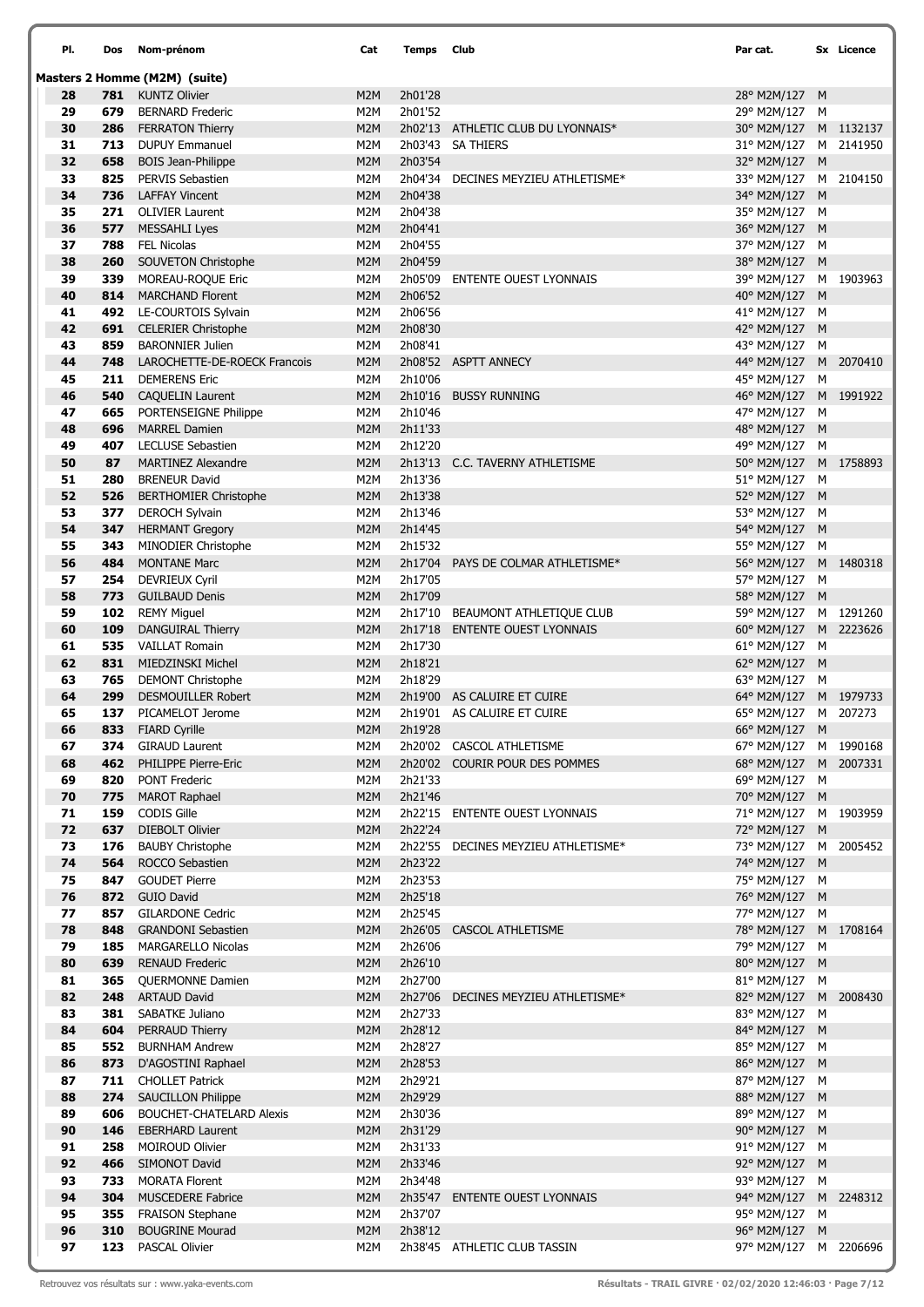| PI.                          | Dos        | Nom-prénom                                        | Cat                     | Temps              | Club                                            | Par cat.                               |                | Sx Licence             |
|------------------------------|------------|---------------------------------------------------|-------------------------|--------------------|-------------------------------------------------|----------------------------------------|----------------|------------------------|
|                              |            | Masters 2 Homme (M2M) (suite)                     |                         |                    |                                                 |                                        |                |                        |
| 98                           |            | 777 RAZUREL Mickael                               | M2M                     | 2h39'14            |                                                 | 98° M2M/127 M                          |                |                        |
| 99                           | 485        | <b>JACQUET Philippe</b>                           | M2M                     | 2h39'18            |                                                 | 99° M2M/127 M                          |                |                        |
| 100                          | 328        | <b>THEVENIN Raphael</b>                           | M2M                     | 2h40'25            |                                                 | 100° M2M/12 M                          |                |                        |
| 101                          | 356        | <b>HAMAMI Marc</b>                                | M2M                     | 2h40'45            |                                                 | 101° M2M/12 M                          |                |                        |
| 102<br>103                   | 184<br>644 | <b>BOYRIE Olivier</b>                             | M <sub>2</sub> M<br>M2M | 2h42'04            | 2h41'15 AS CALUIRE ET CUIRE                     | 102° M2M/12 M 2185177<br>103° M2M/12 M |                |                        |
| 104                          | 420        | <b>VINOCHE Philippe</b><br><b>ALVAREZ Erick</b>   | M2M                     | 2h42'16            |                                                 | 104° M2M/12 M                          |                |                        |
| 105                          | 742        | <b>LAVIGNE Frederic</b>                           | M2M                     | 2h42'51            |                                                 | 105° M2M/12                            | M              |                        |
| 106                          | 570        | <b>CHAUVIRE Pierre</b>                            | M2M                     | 2h44'32            |                                                 | 106° M2M/12 M                          |                |                        |
| 107                          | 430        | <b>REYNAUD Fabrice</b>                            | M2M                     | 2h45'10            |                                                 | 107° M2M/12 M                          |                |                        |
| 108                          | 470        | <b>GELAS Thomas</b>                               | M2M                     | 2h48'06            |                                                 | 108° M2M/12 M                          |                |                        |
| 109                          | 148        | <b>RASCLE Jerome</b>                              | M2M                     |                    | 2h49'47 AS CALUIRE ET CUIRE                     | 109° M2M/12 M 2117121                  |                |                        |
| 110                          | 560        | <b>DEBORDE Didier</b>                             | M2M                     | 2h52'04            |                                                 | 110° M2M/12 M                          |                |                        |
| 111                          | 230        | <b>TAIEB Stephane</b>                             | M2M                     | 2h52'18            |                                                 | 111° M2M/12 M                          |                |                        |
| 112<br>113                   | 469        | <b>BOUVARD Eric</b><br>D-ANELLO Fabien            | M2M<br>M2M              | 2h55'02            | 2h58'51 AMBERIEU MARATHON                       | 112° M2M/12 M<br>113° M2M/12 M 2062109 |                |                        |
| 114                          | 291<br>798 | FERNANDES-BARBOSA Amarilio                        | M2M                     | 3h03'29            |                                                 | 114° M2M/12 M                          |                |                        |
| 115                          | 821        | <b>KASSEM Bachar</b>                              | M2M                     | 3h07'10            |                                                 | 115° M2M/12 M                          |                |                        |
|                              |            |                                                   |                         |                    |                                                 |                                        |                |                        |
|                              |            | Masters 3 Homme (M3M) (78)                        |                         |                    |                                                 |                                        |                |                        |
| 1<br>$\overline{\mathbf{2}}$ |            | 116 HAUD Thierry<br><b>752</b> BENAY Christophe   | M3M<br>M3M              | 1h42'09            | <b>ENTENTE SUD LYONNAIS*</b><br>1h47'17 DOLE AC | 1° M3M/82<br>2° M3M/82                 |                | M 1216758<br>M 1056160 |
| 3                            | 588        | PEDROSA Silvino                                   | M3M                     |                    | 1h53'46 PAYS DE COLMAR ATHLETISME*              | 3° M3M/82                              | M              | 2054405                |
| 4                            | 602        | <b>ROVERY Herve</b>                               | M3M                     | 1h53'46            |                                                 | 4° M3M/82                              | ${\sf M}$      |                        |
| 5                            | 361        | <b>TOMATIS Eric</b>                               | M3M                     | 1h54'23            |                                                 | 5° M3M/82                              | М              |                        |
| 6                            | 234        | <b>GOUTTERATEL Pascal</b>                         | M3M                     | 1h55'19            |                                                 | 6° M3M/82                              | ${\sf M}$      |                        |
| 7                            | 476        | GOMES-DA-SILVA-VALENTE Fernando                   | M3M                     |                    | 1h57'21 ATHLE NIMES 30                          | 7° M3M/82                              | M              | 1866914                |
| 8                            | 677        | DUBAYLE Jean                                      | M3M                     | 2h01'33            |                                                 | 8° M3M/82                              | M              |                        |
| 9                            | 661        | <b>ANTOULY Thierry</b>                            | M3M                     |                    | 2h02'12 AAA DU LYONNAIS                         | 9° M3M/82                              |                | M 2108640              |
| 10                           | 829        | <b>PHILIP Laurent</b>                             | M3M                     |                    | 2h02'24 AL VOIRON                               | 10° M3M/82                             |                | M 2248147              |
| 11<br>12                     | 662<br>861 | <b>BAILLY Christophe</b><br>SABUGUEIRO Miguel     | M3M<br>M3M              | 2h03'03<br>2h04'49 |                                                 | 11° M3M/82<br>12° M3M/82               | М<br>${\sf M}$ |                        |
| 13                           | 566        | <b>COLLET Christophe</b>                          | M3M                     | 2h06'30            |                                                 | 13° M3M/82                             | М              |                        |
| 14                           | 755        | <b>BOUILLER Jean</b>                              | M3M                     | 2h06'45            |                                                 | 14° M3M/82                             | M              |                        |
| 15                           | 750        | <b>LYONNARD Philippe</b>                          | M3M                     |                    | 2h06'57 GRESI' COURANT LE VERSOUD               | 15° M3M/82                             |                | M 1228497              |
| 16                           | 738        | <b>BLAYON Laurent</b>                             | M3M                     |                    | 2h07'19 CASCOL ATHLETISME                       | 16° M3M/82                             |                | M 1891194              |
| 17                           | 236        | DURAND Jean-Luc                                   | M3M                     |                    | 2h08'02 ATHLE CALADE VAL DE SAONE *             | 17° M3M/82                             |                | M 1425862              |
| 18                           | 784        | <b>PERRET Patrice</b>                             | M3M                     | 2h09'25            |                                                 | 18° M3M/82                             | ${\sf M}$      |                        |
| 19                           | 219        | POIDEVIN Stephane                                 | M3M                     | 2h09'44            |                                                 | 19° M3M/82                             | M              |                        |
| 20<br>21                     | 460<br>449 | <b>GUILLOTIN Franck</b><br>SIZA Pat               | M3M<br>M3M              | 2h11'33            | 2h11'11 ESCLOPS D'AZUN                          | 20° M3M/82<br>21° M3M/82               | М              | M 1955525              |
| 22                           | 101        | <b>EBERSWEILER Christophe</b>                     | M3M                     | 2h11'49            |                                                 | 22° M3M/82                             | M              |                        |
| 23                           | 237        | <b>KOPCIUCH Philippe</b>                          | M3M                     | 2h12'03            |                                                 | 23° M3M/82                             | М              |                        |
| 24                           | 673        | <b>NOEL Laurent</b>                               | M3M                     | 2h12'34            |                                                 | 24° M3M/82                             | M              |                        |
| 25                           | 563        | ROLLY Jean-Louis                                  | M3M                     | 2h12'36            |                                                 | 25° M3M/82                             | М              |                        |
| 26                           | 586        | <b>BOUCHET Ludovic</b>                            | M3M                     | 2h12'49            |                                                 | 26° M3M/82                             | ${\sf M}$      |                        |
| 27                           | 645        | NIZET Christophe                                  | M3M                     | 2h13'41            |                                                 | 27° M3M/82                             | М              |                        |
| 28<br>29                     | 674<br>486 | <b>MORNET Christian</b><br><b>RIGAUD Emmanuel</b> | M3M<br>M3M              | 2h13'52<br>2h14'11 |                                                 | 28° M3M/82<br>29° M3M/82               | ${\sf M}$<br>М |                        |
| 30                           | 638        | <b>MERLIN Georges</b>                             | M3M                     |                    | 2h16'04 ASC BALAN                               | 30° M3M/82                             |                | M 1730759              |
| 31                           | 740        | <b>LEVENT David</b>                               | M3M                     |                    | 2h16'04 ASC BALAN                               | 31° M3M/82                             | M              | 694326                 |
| 32                           | 505        | <b>CAMBRON Emmanuel</b>                           | M3M                     | 2h17'07            |                                                 | 32° M3M/82                             | ${\sf M}$      |                        |
| 33                           | 747        | <b>GUY Laurent</b>                                | M3M                     | 2h17'31            |                                                 | 33° M3M/82                             | М              |                        |
| 34                           | 683        | <b>CHARCELLAY Sebastien</b>                       | M3M                     | 2h17'50            |                                                 | 34° M3M/82                             | ${\sf M}$      |                        |
| 35                           | 411        | BEN-AOUADI Nejemdine                              | M3M                     | 2h18'54            |                                                 | 35° M3M/82                             | М              |                        |
| 36                           | 308        | <b>GOURMET Emmanuel</b>                           | M3M                     | 2h19'38            | <b>CASCOL ATHLETISME</b>                        | 36° M3M/82                             |                | M 720449               |
| 37<br>38                     | 170<br>826 | <b>ESPARVIER Pascal</b><br><b>JULE Philippe</b>   | M3M<br>M3M              | 2h21'11<br>2h21'49 |                                                 | 37° M3M/82<br>38° M3M/82               | М<br>M         |                        |
| 39                           | 84         | <b>LAFABRIE Franck</b>                            | M3M                     | 2h21'54            |                                                 | 39° M3M/82                             | М              |                        |
| 40                           | 582        | <b>GIVRE Stephane</b>                             | M3M                     | 2h23'40            |                                                 | 40° M3M/82                             | ${\sf M}$      |                        |
| 41                           | 832        | <b>VIROULET Didier</b>                            | M3M                     | 2h24'31            |                                                 | 41° M3M/82                             | М              |                        |
| 42                           | 118        | <b>GOIFFON David</b>                              | M3M                     | 2h25'05            |                                                 | 42° M3M/82                             | ${\sf M}$      |                        |
| 43                           | 455        | <b>ECOCHARD Christophe</b>                        | M3M                     | 2h26'34            |                                                 | 43° M3M/82                             | М              |                        |
| 44                           | 303        | <b>CHAVEROT Gerard</b>                            | M3M                     | 2h26'37            | <b>ENTENTE OUEST LYONNAIS</b>                   | 44° M3M/82                             |                | M 1778274              |
| 45                           | 400        | BOCCON-GIBOD Julien                               | M3M                     | 2h28'03            |                                                 | 45° M3M/82                             | М              |                        |
| 46<br>47                     | 529        | <b>MILLET Denis</b><br><b>LETELLIER David</b>     | M3M<br>M3M              | 2h31'36<br>2h32'38 |                                                 | 46° M3M/82                             | ${\sf M}$      |                        |
| 48                           | 771<br>387 | <b>GILLES Bruno</b>                               | M3M                     | 2h33'31            |                                                 | 47° M3M/82<br>48° M3M/82               | М<br>M         |                        |
| 49                           | 472        | <b>BRUNETTI Alexandre</b>                         | M3M                     | 2h33'43            |                                                 | 49° M3M/82                             | М              |                        |
| 50                           | 822        | <b>BUONCRISTIANI Roger</b>                        | M3M                     | 2h35'31            |                                                 | 50° M3M/82                             | ${\sf M}$      |                        |
| 51                           | 444        | <b>CARIOU Serge</b>                               | M3M                     | 2h36'51            |                                                 | 51° M3M/82                             |                | M T240216              |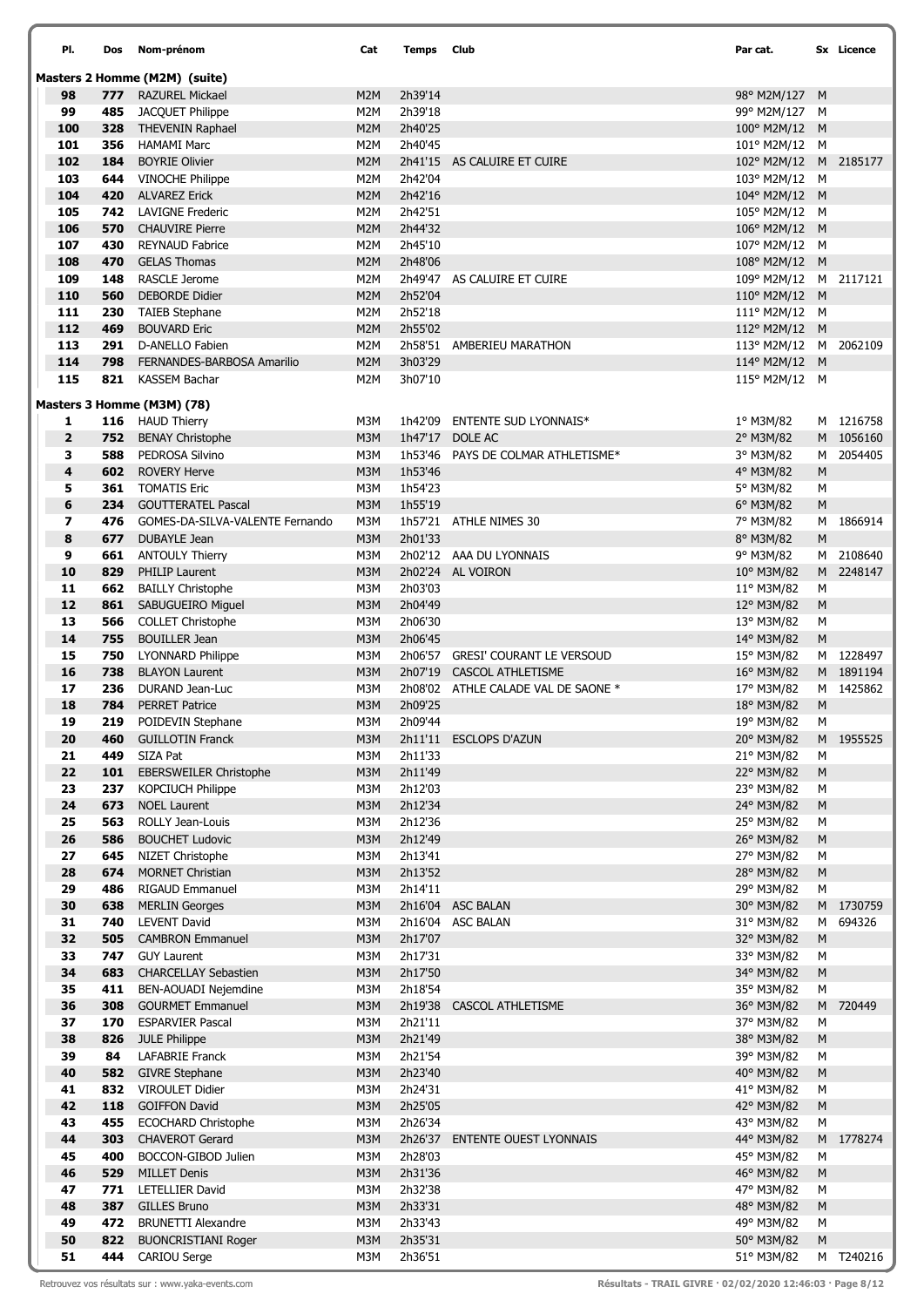| PI.                      | Dos        | Nom-prénom                                           | Cat        | Temps              | Club                                                 | Par cat.                 |           | Sx Licence             |
|--------------------------|------------|------------------------------------------------------|------------|--------------------|------------------------------------------------------|--------------------------|-----------|------------------------|
|                          |            | Masters 3 Homme (M3M) (suite)                        |            |                    |                                                      |                          |           |                        |
| 52                       | 770        | <b>GALLET Pierre</b>                                 | M3M        | 2h37'28            | LYON SPORT METROPOLE JOGGING AVENTURE                | 52° M3M/82               |           | M 1541004              |
| 53                       | 311        | <b>SAUZET Fred</b>                                   | M3M        | 2h38'30            |                                                      | 53° M3M/82               | М         |                        |
| 54                       | 635        | <b>BELLANGER Gilles</b>                              | M3M        | 2h38'51            |                                                      | 54° M3M/82               | M         |                        |
| 55                       | 527        | <b>GOTTE David</b>                                   | M3M        | 2h39'13            |                                                      | 55° M3M/82               | М         |                        |
| 56<br>57                 | 776        | <b>LAMBERT Christian</b>                             | M3M        | 2h39'17<br>2h39'18 |                                                      | 56° M3M/82               | M         |                        |
| 58                       | 557<br>451 | LAGRANGE Jean-Christophe<br><b>NAUROY Christophe</b> | M3M<br>M3M |                    | 2h39'32 ATHLE NIMES 30                               | 57° M3M/82<br>58° M3M/82 | M         | M 1850968              |
| 59                       | 601        | <b>COLLONGE Thierry</b>                              | M3M        | 2h42'05            |                                                      | 59° M3M/82               | M         |                        |
| 60                       | 655        | <b>MARTIN Pascal-Marc</b>                            | M3M        | 2h42'06            |                                                      | 60° M3M/82               | M         |                        |
| 61                       | 806        | <b>CHAPUS Jean</b>                                   | M3M        | 2h44'00            |                                                      | 61° M3M/82               | M         |                        |
| 62                       | 294        | <b>WIPF Thierry</b>                                  | M3M        | 2h45'11            |                                                      | 62° M3M/82               | M         |                        |
| 63                       | 597        | <b>GOURGUET Franck</b>                               | M3M        | 2h45'58            |                                                      | 63° M3M/82               | M         |                        |
| 64                       | 654        | <b>LAUNAY Christophe</b>                             | M3M        | 2h47'06            |                                                      | 64° M3M/82               | M         |                        |
| 65                       | 561        | <b>REVEL Thierry</b>                                 | M3M        | 2h48'36            |                                                      | 65° M3M/82               | М         |                        |
| 66                       | 392        | <b>SCHNEGG Eric</b>                                  | M3M        | 2h49'18            | ASPTT DIJON ATHLETISME                               | 66° M3M/82               |           | M 1747096              |
| 67                       | 128        | <b>PATRAS Herve</b>                                  | M3M        |                    | 2h49'47 AS CALUIRE ET CUIRE                          | 67° M3M/82               |           | M 1745162              |
| 68                       | 450        | <b>VIGNE Stephane</b>                                | M3M        | 2h50'35            |                                                      | 68° M3M/82               | M         |                        |
| 69                       | 628        | <b>COMBES Olivier</b>                                | M3M        | 2h51'50            |                                                      | 69° M3M/82               | M         |                        |
| 70                       | 559        | <b>NUCCIO Mario</b>                                  | M3M        | 2h52'03            |                                                      | 70° M3M/82               | M         |                        |
| 71<br>72                 | 320<br>172 | <b>TELLIEZ Vincent</b><br><b>LYONNET Ludovic</b>     | M3M<br>M3M | 2h55'58<br>2h56'47 | <b>ENTENTE OUEST LYONNAIS</b><br>AS CALUIRE ET CUIRE | 71° M3M/82               |           | M 2240570<br>M 2181758 |
| 73                       | 757        | <b>BOURNAC Christophe</b>                            | M3M        | 2h59'23            |                                                      | 72° M3M/82<br>73° M3M/82 | M         |                        |
| 74                       | 431        | <b>PARANT Arnaud</b>                                 | M3M        | 3h00'54            |                                                      | 74° M3M/82               | M         |                        |
| 75                       | 605        | <b>KUSSY Christophe</b>                              | M3M        | 3h03'47            |                                                      | 75° M3M/82               | М         |                        |
| 76                       | 269        | <b>MATHULIN Hubert</b>                               | M3M        | 3h07'18            |                                                      | 76° M3M/82               | M         |                        |
| 77                       | 380        | <b>DEMON Serge</b>                                   | M3M        | 3h16'25            |                                                      | 77° M3M/82               | М         |                        |
| 78                       |            | 152 TANGUAY Edward                                   | M3M        | 3h23'18            |                                                      | 78° M3M/82               | M         |                        |
|                          |            | Masters 4 Homme (M4M) (35)                           |            |                    |                                                      |                          |           |                        |
| 1                        | 386        | RAYNARD Serge                                        | M4M        |                    | 1h48'51 LA FOULEE FOREZIENNE*                        | 1° M4M/41                |           | M 429680               |
| $\overline{\mathbf{2}}$  | 364        | <b>TUTZO Thierry</b>                                 | M4M        | 1h49'10            | <b>COURIR ENSEMBLE</b>                               | 2° M4M/41                |           | M 1007261              |
| 3                        | 579        | <b>BARRALON Michel</b>                               | M4M        |                    | 1h55'37 ASPTT ANNECY                                 | 3° M4M/41                |           | M 222064               |
| 4                        | 641        | <b>CRUSSY Thierry</b>                                | M4M        | 2h03'39            | DECINES MEYZIEU ATHLETISME*                          | 4° M4M/41                |           | M 393244               |
| 5                        | 337        | <b>HENRY Michel</b>                                  | M4M        | 2h05'25            |                                                      | 5° M4M/41                | М         |                        |
| 6                        | 758        | <b>BILBAULT Pascal</b>                               | M4M        | 2h06'26            | <b>CASCOL ATHLETISME</b>                             | 6° M4M/41                |           | M 1363577              |
| $\overline{\phantom{a}}$ | 297        | MINSSIEUX Bruno                                      | M4M        | 2h06'51            |                                                      | 7° M4M/41                | М         |                        |
| 8                        | 739        | <b>BARRET Philippe</b>                               | M4M        |                    | 2h11'19 AS CALUIRE ET CUIRE                          | 8° M4M/41                |           | M 573802               |
| 9                        | 746        | PRAMAYON Jean-Marc                                   | M4M        | 2h13'40            |                                                      | 9° M4M/41                | М         |                        |
| 10<br>11                 | 259<br>530 | <b>CAMPIDELLI Daniel</b><br><b>AUGER Laurent</b>     | M4M<br>M4M | 2h15'06            | 2h14'25 ATHLEFORM'42                                 | 10° M4M/41<br>11° M4M/41 | M         | M 1730754              |
| 12                       | 549        | <b>ALLEMAND Christophe</b>                           | M4M        | 2h15'35            |                                                      | 12° M4M/41               | M         |                        |
| 13                       | 423        | <b>BOINON Luc</b>                                    | M4M        |                    | 2h24'49 AFA FEYZIN-VENISSIEUX                        | 13° M4M/41               |           | M 576279               |
| 14                       | 265        | <b>SMITH Christopher</b>                             | M4M        | 2h25'53            |                                                      | 14° M4M/41               | M         |                        |
| 15                       | 807        | <b>BASILLE Dominique</b>                             | M4M        | 2h28'29            |                                                      | 15° M4M/41               | M         |                        |
| 16                       | 104        | <b>BENEZECH Yannick</b>                              | M4M        | 2h30'30            |                                                      | 16° M4M/41               | M         |                        |
| 17                       | 521        | PONIATOWSKI Eric                                     | M4M        | 2h31'27            |                                                      | 17° M4M/41               | M         |                        |
| 18                       | 401        | <b>PALLE Franck</b>                                  | M4M        | 2h32'47            |                                                      | 18° M4M/41               | ${\sf M}$ |                        |
| 19                       | 283        | <b>CHAPELLON Dominique</b>                           | M4M        | 2h33'02            |                                                      | 19° M4M/41               | M         |                        |
| 20                       | 181        | <b>TERRIER Gilles</b>                                | M4M        | 2h34'05            |                                                      | 20° M4M/41               | M         |                        |
| 21                       | 191        | <b>MOLLIE Patrick</b>                                | M4M        |                    | 2h34'31 ATHLETIC CLUB TASSIN                         | 21° M4M/41               |           | M 1365570              |
| 22                       | 870        | <b>GAUDIEZ Philippe</b>                              | M4M        | 2h35'48            |                                                      | 22° M4M/41               | M         |                        |
| 23<br>24                 | 596<br>360 | <b>MOUSSET Philippe</b><br><b>CRESSON Denis</b>      | M4M<br>M4M | 2h37'34<br>2h38'23 | COUREURS DU MONDE EN ISERE*                          | 23° M4M/41<br>24° M4M/41 | M         | M 438558               |
| 25                       | 281        | <b>TRIMOLET Eric</b>                                 | M4M        | 2h38'59            |                                                      | 25° M4M/41               | M         |                        |
| 26                       | 534        | <b>STELLA Patrick</b>                                | M4M        | 2h41'11            |                                                      | 26° M4M/41               | M         |                        |
| 27                       | 103        | <b>BRISSET Michael</b>                               | M4M        | 2h43'04            |                                                      | 27° M4M/41               | M         |                        |
| 28                       | 325        | SOUCHE Daniel                                        | M4M        | 2h46'41            |                                                      | 28° M4M/41               | ${\sf M}$ |                        |
| 29                       | 803        | <b>DENIS Frederic</b>                                | M4M        | 2h47'45            |                                                      | 29° M4M/41               | M         |                        |
| 30                       | 666        | <b>GARCIA Pascal</b>                                 | M4M        | 2h48'50            |                                                      | 30° M4M/41               | M         |                        |
| 31                       | 155        | PASCHINI Luigi                                       | M4M        |                    | 2h52'15 AS CALUIRE ET CUIRE                          | 31° M4M/41               |           | M 2126037              |
| 32                       | 409        | DA-SILVA Joao                                        | M4M        | 2h52'17            |                                                      | 32° M4M/41               | ${\sf M}$ |                        |
| 33                       | 198        | <b>MOREAU Pascal</b>                                 | M4M        | 2h52'56            |                                                      | 33° M4M/41               | м         |                        |
| 34                       | 178        | <b>LABROSSE Frederic</b>                             | M4M        |                    | 2h58'54 AS IBM LYON                                  | 34° M4M/41               |           | M 1507665              |
| 35                       | 569        | PONTILLE Herve                                       | M4M        |                    | 3h09'19 LYON SPORT METROPOLE JOGGING AVENTURE        | 35° M4M/41               |           | M 1113655              |
|                          |            | Masters 5 Homme (M5M) (21)                           |            |                    |                                                      |                          |           |                        |
| 1                        | 31         | MAGONDEAUX Bruno                                     | M5M        | 1h40'05            |                                                      | 1º M5M/25                |           | M 1270254              |
| $\overline{\mathbf{2}}$  | 93         | <b>VALFREY Gilles</b>                                | M5M        |                    | 1h50'35 TO BE SPORT                                  | 2° M5M/25                |           | M 210273               |
| з                        | 68         | <b>DOS-SANTOS Alberto</b>                            | M5M        |                    | 1h52'29 LISSES AC                                    | 3° M5M/25                |           | M 239207               |
| 4<br>5                   | 809<br>376 | <b>FAURE Gilles</b><br><b>RADUFE Michel</b>          | M5M        | 1h55'27            |                                                      | 4° M5M/25                | ${\sf M}$ | M 439690               |
|                          |            |                                                      | M5M        |                    | 2h05'30 CASCOL ATHLETISME                            | 5° M5M/25                |           |                        |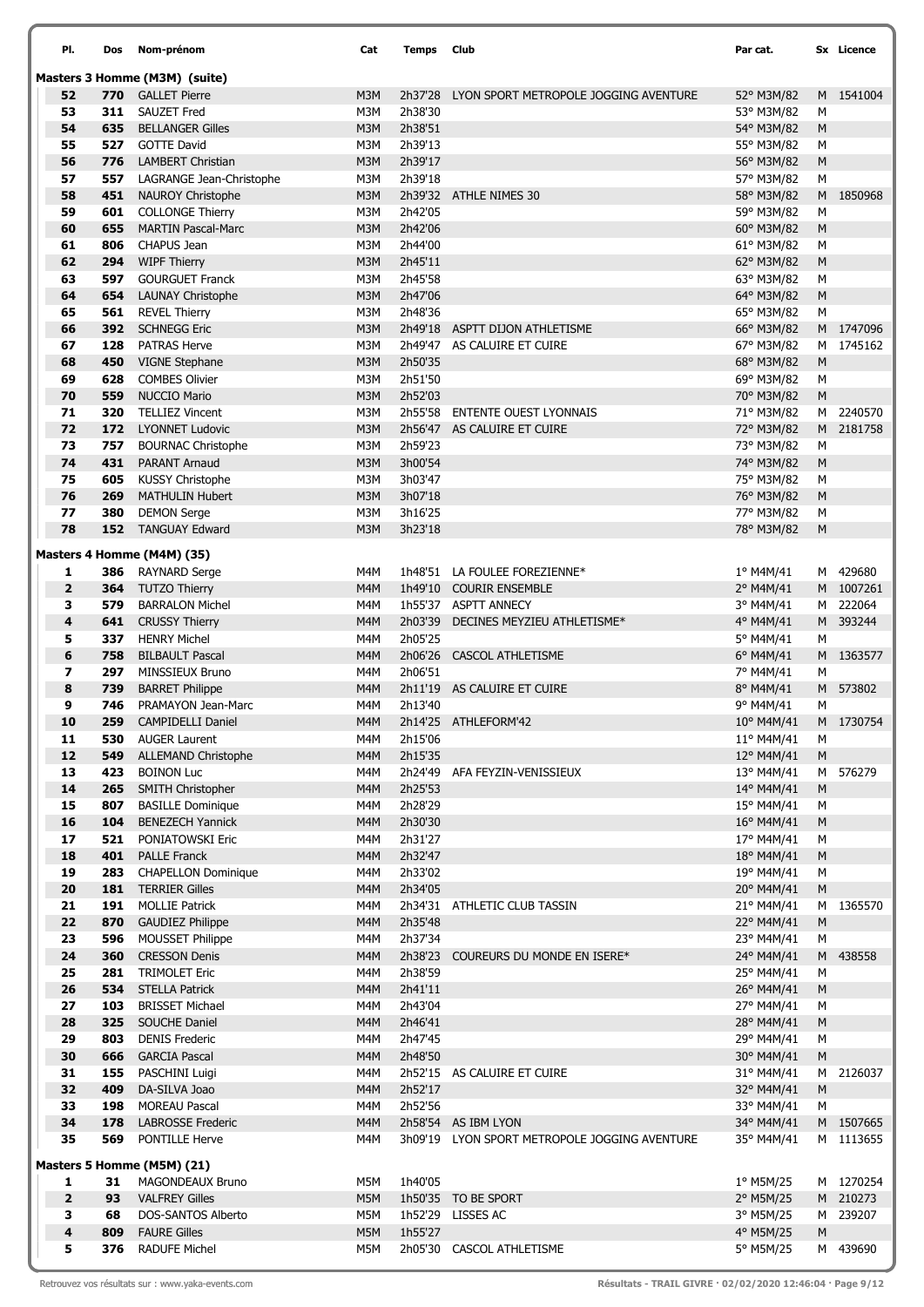| PI.                            | Dos                     | Nom-prénom                                          |                   | Cat                      | Temps              | <b>Club</b>                         | Par cat.                 |           | Sx Licence |
|--------------------------------|-------------------------|-----------------------------------------------------|-------------------|--------------------------|--------------------|-------------------------------------|--------------------------|-----------|------------|
|                                |                         | Masters 5 Homme (M5M) (suite)                       |                   |                          |                    |                                     |                          |           |            |
| 6                              | 150                     | <b>JABOULAY Daniel</b>                              |                   | M5M                      | 2h08'34            |                                     | $6^{\circ}$ M5M/25       | M         |            |
| $\overline{\phantom{a}}$       | 287                     | <b>BRUN Pierre</b>                                  |                   | M5M                      |                    | 2h11'41 CASCOL ATHLETISME           | 7° M5M/25                |           | M 1139493  |
| 8                              | 192                     | <b>MARRADI Richard</b>                              |                   | M5M                      | 2h12'36            | LE LIEVRE ET LA TORTUE ASCPR        | 8° M5M/25                |           | M 296100   |
| 9                              | 428                     | <b>BOURGEAY Michel</b>                              |                   | M5M                      | 2h17'23            |                                     | 9° M5M/25                | М         |            |
| 10                             | 651                     | <b>ROUSSET Patrick</b>                              |                   | M5M                      | 2h22'25            |                                     | 10° M5M/25               | ${\sf M}$ |            |
| 11                             |                         | 261 TOMASELLI Francis                               |                   | M5M                      |                    | 2h22'29 AS SAINT REMY VITTEL        | 11° M5M/25               |           | M 1309345  |
| 12                             | 217<br>232              | <b>FRAU Antonio</b>                                 |                   | M5M                      | 2h23'45            |                                     | 12° M5M/25               | M         |            |
| 13<br>14                       | 288                     | <b>BONNET Jean-Yves</b><br><b>TREMBLAY Gilles</b>   |                   | M5M<br>M5M               | 2h25'28            | 2h24'38 ENTENTE OUEST LYONNAIS      | 13° M5M/25<br>14° M5M/25 | M         | M 1999194  |
| 15                             |                         | 215 RUBAT Didier                                    |                   | M5M                      |                    | 2h29'41 ASC BALAN                   | 15° M5M/25               |           | M 2173872  |
| 16                             |                         | 438 LEBRE Yvon                                      |                   | M5M                      |                    | 2h30'03 COURIR POUR DES POMMES      | 16° M5M/25               |           | M 794586   |
| 17                             | 353                     | REPUSSARD Jean-Paul                                 |                   | M5M                      | 2h31'03            | AAA DU LYONNAIS                     | 17° M5M/25               |           | M 979811   |
| 18                             | 382                     | <b>TEXIER Emmanuel</b>                              |                   | M5M                      | 2h34'54            |                                     | 18° M5M/25               | M         |            |
| 19                             | 195                     | <b>GUILLAUME Jean-Marc</b>                          |                   | M5M                      | 2h37'17            |                                     | 19° M5M/25               | М         |            |
| 20                             | 510                     | <b>DUMAS Pierre-Francois</b>                        |                   | M5M                      | 2h40'34            |                                     | 20° M5M/25               | M         |            |
| 21                             | 817                     | <b>CIMETTA Frederic</b>                             |                   | M5M                      | 2h54'55            |                                     | 21° M5M/25               | М         |            |
|                                |                         | Masters 6 Homme (M6M) (7)                           |                   |                          |                    |                                     |                          |           |            |
| 1                              |                         | 726 VIOLLET Jean-Paul                               |                   | M6M                      | 2h06'17            |                                     | $1^\circ$ M6M/7          | М         |            |
| $\overline{\mathbf{2}}$        | 349                     | <b>DEBONO Christian</b>                             |                   | M6M                      | 2h14'40            | COUREURS DU MONDE EN ISERE*         | 2° M6M/7                 |           | M 762664   |
| 3                              |                         | 795 ROGER Pascal                                    |                   | M6M                      | 2h29'38            |                                     | 3° M6M/7                 | М         |            |
| 4                              | 763                     | <b>NEDELEC Patrick</b>                              |                   | M6M                      | 2h29'41            |                                     | 4° M6M/7                 | M         |            |
| 5                              |                         | 620 LENNE Jean-Marc                                 |                   | M6M                      |                    | 2h31'16 ENTENTE OUEST LYONNAIS      | 5° M6M/7                 |           | M 1188799  |
| 6                              | 562                     | <b>DELAHAYE Bernard</b>                             |                   | M6M                      | 3h07'29            | <b>BEAUJOLAIS RUNNERS</b>           | 6° M6M/7                 |           | M 1914325  |
| $\overline{\phantom{a}}$       | 523                     | <b>JUHEM Roland</b>                                 |                   | M6M                      | 3h14'19            |                                     | 7° M6M/7                 | M         |            |
|                                |                         | Masters 7 Homme (M7M) (4)                           |                   |                          |                    |                                     |                          |           |            |
| 1                              |                         | 410 RICHARD Daniel                                  |                   | M7M                      |                    | 1h59'14 CLLL ARMENTIERES            | 1° M7M/4                 |           | M 655511   |
| $\overline{2}$                 | 194                     | <b>RIVIER Michel</b>                                |                   | M7M                      |                    | 2h33'58 DECINES MEYZIEU ATHLETISME* | 2° M7M/4                 |           | M 1843855  |
| з                              | 182                     | <b>TISSOT Michel</b>                                |                   | M7M                      |                    | 2h41'20 AMBERIEU MARATHON           | 3° M7M/4                 | M         | 2252396    |
| $\overline{\mathbf{4}}$        |                         | 574 MIRODATOS Claude                                |                   | M7M                      | 2h48'18            |                                     | 4° M7M/4                 | M         |            |
| <b>Espoirs Femme (ESF) (6)</b> |                         |                                                     |                   |                          |                    |                                     |                          |           |            |
| 1                              | 416                     | <b>CONTAL Melanie</b>                               | Q                 | <b>ESF</b>               |                    | 2h09'26 TEAM PROVENCE ENDURANCE     | $1°$ ESF/6               |           | F 2181954  |
| $\overline{2}$                 | 498                     | <b>VINCENT Anais</b>                                | Q                 | <b>ESF</b>               |                    | 2h15'12 TEAM PROVENCE ENDURANCE     | $2°$ ESF/6               | F.        | 2170546    |
| 3                              | 454                     | <b>ECOCHARD Clemence</b>                            | Q.                | <b>ESF</b>               | 2h24'08            |                                     | $3°$ ESF/6               | F         |            |
| 4                              | 880                     | <b>GATIGNOL Barbara</b>                             | Q                 | <b>ESF</b>               | 2h35'18            |                                     | $4°$ ESF/6               | F         |            |
| 5                              | 779                     | <b>DUMONT Chloe</b>                                 | ¥                 | <b>ESF</b>               | 2h54'27            |                                     | $5°$ ESF/6               | F         |            |
| 6                              | 153                     | <b>TANGUAY Hannah</b>                               | Q                 | <b>ESF</b>               | 3h23'16            |                                     | $6°$ ESF/6               | F         |            |
|                                |                         | Seniors Femme (SEF) (37)                            |                   |                          |                    |                                     |                          |           |            |
| 1                              | 1                       | <b>SABRIE Anais</b>                                 | Q                 | <b>SEF</b>               | 1h38'28 ACVS       |                                     | $1°$ SEF/38              |           | F 1272584  |
| $\overline{2}$                 | $\overline{\mathbf{4}}$ | <b>EHRSTROM Sabine</b>                              | ¥                 | <b>SEF</b>               |                    | 1h43'27 COUREURS DU MONDE EN ISERE* | 2° SEF/38                |           | F 1398084  |
| 3                              | 157                     | <b>MONCELON Line</b>                                | $\mathsf{Q}$      | <b>SEF</b>               |                    | 1h48'33 ATHLEFORM'42                | 3° SEF/38                |           | F 2183276  |
| 4                              | 114                     | <b>CORLIN Melanie</b>                               | $\mathsf Q$       | <b>SEF</b>               |                    | 1h56'44 BARBES RUNNERS              | 4° SEF/38                | F.        | 1792586    |
| 5                              | 293                     | <b>MARGRAFF Lea</b>                                 | Q                 | <b>SEF</b>               | 1h59'03            |                                     | 5° SEF/38                | F         |            |
| 6                              | $\overline{2}$          | <b>COQUARD Aline</b>                                | $\mathsf{Q}$      | <b>SEF</b>               |                    | 1h59'20 ENTENTE OUEST LYONNAIS      | $6°$ SEF/38              |           | F 1387257  |
| $\overline{\mathbf{z}}$        | 10                      | <b>SVAHN Charlotte</b>                              | ₽                 | <b>SEF</b>               |                    | 2h01'05 ALES CEVENNES ATHLETISME*   | 7° SEF/38                | F.        | 1623961    |
| 8<br>9                         | 209<br>495              | <b>ROUSSET Noellie</b><br><b>DELLA-ROSSA Audrey</b> | $\mathsf{Q}$<br>₽ | <b>SEF</b><br><b>SEF</b> | 2h02'36            | 2h02'27 ATOUTSPORTS                 | 8° SEF/38<br>9° SEF/38   | F.<br>F   | 2252224    |
| 10                             | $\overline{\mathbf{z}}$ | <b>MARIE Valentine</b>                              | $\mathsf{Q}$      | <b>SEF</b>               |                    | 2h03'53 UA SENS*                    | $10^{\circ}$ SEF/38      |           | F 137740   |
| 11                             | 326                     | <b>ARGILLI Julia</b>                                | $\mathsf{Q}$      | <b>SEF</b>               |                    | 2h04'26 GA HAUT-SAONOIS (FC)        | 11° SEF/38               | F.        | 2256957    |
| 12                             | 69                      | <b>DOS-SANTOS Laura</b>                             | $\mathsf{Q}$      | <b>SEF</b>               |                    | 2h06'19 LISSES AC                   | 12° SEF/38               | F         | 2056171    |
| 13                             | 464                     | ZABBENI Marta                                       | ₽                 | <b>SEF</b>               | 2h07'31            |                                     | 13° SEF/38               | F         |            |
| 14                             | 508                     | <b>TRAPEAU Estelle</b>                              | $\mathsf{Q}$      | <b>SEF</b>               |                    | 2h08'50 SAONE MONT D'OR NATURE      | 14° SEF/38               | F.        | 1637749    |
| 15                             | 706                     | <b>LARGUIER Chloe</b>                               | $\mathsf{P}$      | <b>SEF</b>               | 2h09'56            |                                     | $15^{\circ}$ SEF/38      | F         |            |
| 16                             | 345                     | <b>BILLARD-COL Morgane</b>                          | $\mathsf Q$       | <b>SEF</b>               |                    | 2h12'22 TAILLEFER TRAIL TEAM        | 16° SEF/38               |           | F 2172996  |
| 17                             | 537                     | <b>BASSON Melanie</b>                               | $\mathsf Q$       | <b>SEF</b>               |                    | 2h19'02 AS CALUIRE ET CUIRE         | 17° SEF/38               |           | F 1986752  |
| 18                             | 204                     | <b>ROY Paula</b>                                    | $\mathsf{Q}$      | <b>SEF</b>               |                    | 2h19'19 AAA DU LYONNAIS             | $18^{\circ}$ SEF/38      | F.        | 1869550    |
| 19                             | 478                     | <b>MATHY Alexia</b>                                 | ₽                 | <b>SEF</b>               | 2h20'54            |                                     | 19° SEF/38               | F         |            |
| 20                             | 298                     | <b>DUCRAY Constance</b>                             | $\mathsf{Q}$      | <b>SEF</b>               |                    | 2h21'11 DECINES MEYZIEU ATHLETISME* | 20° SEF/38               | F         | 1715055    |
| 21                             | 323                     | <b>BRUYAS Fanny</b>                                 | $\mathsf{Q}$      | <b>SEF</b>               | 2h21'57            |                                     | 21° SEF/38               | F         |            |
| 22                             | 225                     | <b>LEVIEUX Constance</b>                            | $\mathsf Q$       | <b>SEF</b>               | 2h26'01            |                                     | 22° SEF/38               | F         |            |
| 23                             | 649                     | <b>MARNAS Justine</b>                               | $\mathsf{Q}$      | <b>SEF</b><br><b>SEF</b> | 2h26'44<br>2h29'03 |                                     | 23° SEF/38               | F         |            |
| 24<br>25                       | 453<br>66               | <b>TOUCHAIS Anne-Laure</b><br><b>GURY Charlotte</b> | ₽<br>₽            | <b>SEF</b>               |                    | 2h31'07 AS SAINT REMY VITTEL        | 24° SEF/38<br>25° SEF/38 | F<br>F.   | 2172796    |
| 26                             | 435                     | <b>PERISSE Claire</b>                               | $\mathsf{Q}$      | <b>SEF</b>               | 2h31'36            |                                     | 26° SEF/38               | F         |            |
| 27                             | 78                      | <b>FAVIER Salome</b>                                | $\mathsf{Q}$      | <b>SEF</b>               | 2h32'32            |                                     | 27° SEF/38               | F         |            |
| 28                             | 394                     | <b>BEAUDET Laura</b>                                | $\mathsf Q$       | <b>SEF</b>               | 2h33'31            |                                     | 28° SEF/38               | F         |            |
| 29                             | 243                     | <b>BALMON Camille</b>                               | Q                 | <b>SEF</b>               | 2h34'03            |                                     | 29° SEF/38               | F         |            |
| 30                             | 839                     | <b>COUTY Claire</b>                                 | Q                 | <b>SEF</b>               | 2h38'39            |                                     | 30° SEF/38               | F         |            |
| 31                             | 507                     | <b>GENTIL Lea</b>                                   | Q                 | <b>SEF</b>               | 2h42'30            |                                     | 31° SEF/38               | F         |            |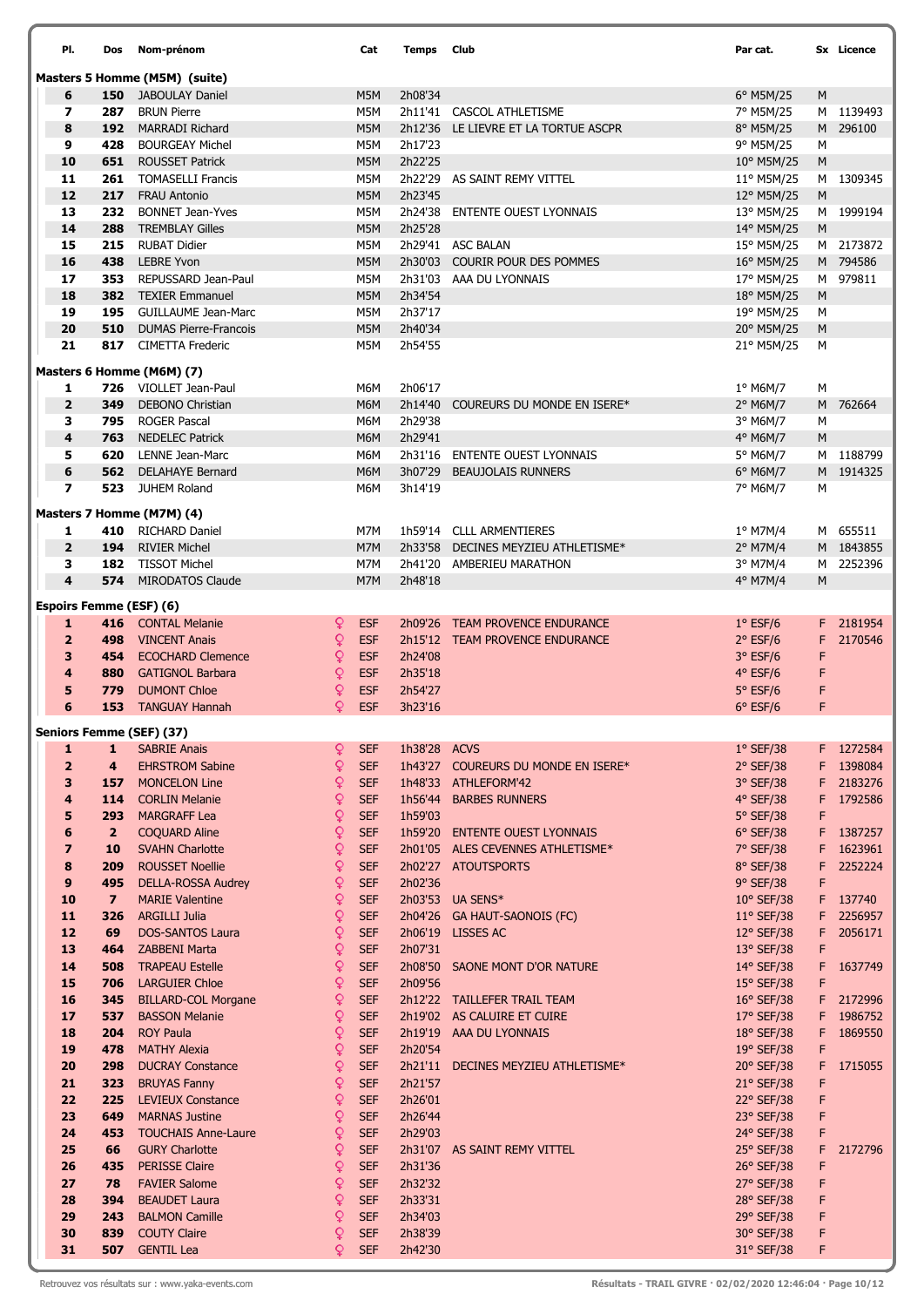| PI.                 | Dos        | Nom-prénom                                          |                   | Cat                                  | Temps              | Club                                             | Par cat.                 |        | Sx Licence        |
|---------------------|------------|-----------------------------------------------------|-------------------|--------------------------------------|--------------------|--------------------------------------------------|--------------------------|--------|-------------------|
|                     |            | <b>Seniors Femme (SEF) (suite)</b>                  |                   |                                      |                    |                                                  |                          |        |                   |
| 32                  |            | 135 THIRION Melody                                  | ₽                 | <b>SEF</b>                           | 2h44'08            | <b>ENTENTE OUEST LYONNAIS</b>                    | 32° SEF/38               | F.     | 2209846           |
| 33                  | 692        | <b>TOLOSSI Aurelie</b>                              | Q                 | <b>SEF</b>                           | 2h47'23            |                                                  | 33° SEF/38               | F      |                   |
| 34                  | 142        | <b>DUPERTHUY Aline</b>                              | ₽                 | <b>SEF</b>                           | 2h50'54            |                                                  | 34° SEF/38               | F      |                   |
| 35                  | 541        | <b>PIERSON Lilas</b>                                | Q                 | <b>SEF</b>                           | 3h05'53            | <b>ATHLE NIMES 30</b>                            | 35° SEF/38               | F      | 1819310           |
| 36                  | 147        | <b>ROCHER Marine-Elise</b>                          | Q                 | <b>SEF</b>                           | 3h14'18            |                                                  | 36° SEF/38               | F      |                   |
|                     |            | Masters 0 Femme (M0F) (20)                          |                   |                                      |                    |                                                  |                          |        |                   |
| $\mathbf{1}$        | 3          | <b>DESMURS Laure</b>                                | Q                 | <b>MOF</b>                           | 1h42'25            |                                                  | 1° M0F/23                | F      |                   |
| $\overline{2}$      | 186        | <b>HITTOUCHE Sabrina</b>                            | Q                 | M <sub>OF</sub>                      | 2h01'18            | DECINES MEYZIEU ATHLETISME*                      | 2° MOF/23                | F      | 2009293           |
| 3                   | 591        | <b>REYNAUD Emilie</b>                               | ₽                 | M <sub>0F</sub>                      | 2h03'46            |                                                  | 3° M0F/23                | F      |                   |
| 4                   | 357        | <b>CINIER-BATTIN Laurence</b>                       | ¥                 | <b>MOF</b>                           | 2h05'38            |                                                  | 4° MOF/23                | F      |                   |
| 5                   | 525        | <b>CHAFFRAIX Stephanie</b>                          | ¥                 | <b>MOF</b>                           | 2h16'36            |                                                  | 5° M0F/23                | F      |                   |
| 6<br>7              | 213<br>483 | <b>JICQUEL Anna</b><br><b>COLIN Marion</b>          | Q<br>Q            | <b>MOF</b><br><b>MOF</b>             | 2h18'50<br>2h25'45 |                                                  | $6^{\circ}$ MOF/23       | F<br>F |                   |
| 8                   | 657        | <b>VAN-DER-MENSBRUGGHE Eleonore</b>                 | Q                 | <b>MOF</b>                           | 2h31'12            |                                                  | 7° MOF/23<br>8° M0F/23   | F      |                   |
| 9                   | 504        | <b>CROISAT Marion</b>                               | ¥                 | <b>MOF</b>                           | 2h32'06            |                                                  | 9° MOF/23                | F      |                   |
| 10                  | 403        | <b>BOULAY Jennifer</b>                              | ₽                 | <b>MOF</b>                           | 2h37'35            |                                                  | 10° M0F/23               | F      | T312747           |
| 11                  | 419        | <b>ALLART Noemie</b>                                | ₽                 | <b>MOF</b>                           | 2h39'33            |                                                  | $11^{\circ}$ MOF/23      | F      |                   |
| 12                  | 384        | <b>BOYER Natalia</b>                                | Q                 | <b>MOF</b>                           | 2h40'20            |                                                  | 12° M0F/23               | F      |                   |
| 13                  | 133        | <b>PAPIN Celine</b>                                 | Q                 | <b>MOF</b>                           | 2h41'39            |                                                  | 13° M0F/23               | F      |                   |
| 14                  | 672        | <b>ALMIRALL Cynthia</b>                             | ¥                 | <b>MOF</b>                           | 2h43'40            |                                                  | 14° M0F/23               | F      |                   |
| 15                  | 362        | <b>RICHARD Catherine</b>                            | ¥                 | <b>MOF</b>                           | 2h44'05            |                                                  | 15° M0F/23               | F      |                   |
| 16                  | 373        | <b>RIVIERE Marie-Clarisse</b>                       | ¥                 | <b>MOF</b>                           | 2h44'19            |                                                  | 16° M0F/23               | F      |                   |
| 17                  | 233        | <b>SAHIN Emine</b>                                  | Q                 | <b>MOF</b>                           | 2h45'12            | DECINES MEYZIEU ATHLETISME*                      | 17° M0F/23               | F      | 2245364           |
| 18<br>19            |            | 811 ALAZET Sandrine<br><b>592</b> HUART Helena      | ¥<br>Q            | <b>MOF</b><br><b>MOF</b>             | 2h51'25<br>2h57'24 |                                                  | 18° M0F/23<br>19° M0F/23 | F<br>F |                   |
| 20                  | 396        | <b>MARCHETTI Jasmine</b>                            | Q                 | <b>MOF</b>                           | 3h11'26            |                                                  | 20° M0F/23               | F      |                   |
|                     |            |                                                     |                   |                                      |                    |                                                  |                          |        |                   |
|                     |            | Masters 1 Femme (M1F) (29)                          |                   |                                      |                    |                                                  |                          |        |                   |
| 1                   | 6          | <b>LAMBERT Chrystelle</b>                           | ¥                 | M <sub>1</sub> F                     | 1h42'48            | TETE D'OR RUNNERS                                | $1°$ M1F/32              |        | F 1531093         |
| $\overline{2}$<br>3 | 5<br>62    | <b>LAFAYE Caroline</b><br><b>TOMASELLI Severine</b> | ¥<br>¥            | M <sub>1</sub> F<br>M <sub>1</sub> F | 1h49'28<br>2h03'06 | TETE D'OR RUNNERS<br><b>ES THAON*</b>            | 2° M1F/32<br>3° M1F/32   | F<br>F | 899569<br>1260186 |
| 4                   | 722        | <b>HUET-DES-AUNAY Marion</b>                        | ₽                 | M <sub>1</sub> F                     | 2h05'37            |                                                  | 4° M1F/32                | F      |                   |
| 5                   | 8          | <b>FRANCOIS Sandrine</b>                            | ¥                 | M <sub>1</sub> F                     |                    | 2h05'48 GA HAUT-SAONOIS (FC)                     | 5° M1F/32                | F      | 2072043           |
| 6                   | 490        | <b>CATHERIN Annelise</b>                            | ₽                 | M1F                                  | 2h12'18            | DECINES MEYZIEU ATHLETISME*                      | 6° M1F/32                | F      | 1667834           |
| 7                   | 272        | <b>VEILLET Celine</b>                               | ¥                 | M <sub>1</sub> F                     | 2h12'34            |                                                  | 7° M1F/32                | F      |                   |
| 8                   | 91         | <b>BLANC Noelie</b>                                 | ¥                 | M <sub>1</sub> F                     | 2h14'25            |                                                  | 8° M1F/32                | F      |                   |
| 9                   | 875        | <b>BENEUX Amandine</b>                              | ¥                 | M <sub>1</sub> F                     | 2h16'01            |                                                  | 9° M1F/32                | F      |                   |
| 10                  | 868        | <b>COGNARD Celine</b>                               | Q                 | M <sub>1</sub> F                     | 2h17'06            |                                                  | 10° M1F/32               | F      |                   |
| 11                  | 197        | <b>BRETAUDEAU Geraldine</b>                         | ¥                 | M <sub>1</sub> F                     |                    | 2h23'37 LA BERRICHONNE CHATEAUROUX ATHLETIC CLUB | $11^{\circ}$ M1F/32      | F      | 1831157           |
| 12<br>13            | 841<br>690 | <b>DUVAL Mariana</b><br><b>FAYARD Lidwine</b>       | ¥<br>₽            | M1F<br>M <sub>1</sub> F              | 2h25'34<br>2h27'16 |                                                  | 12° M1F/32<br>13° M1F/32 | F<br>F |                   |
| 14                  | 659        | <b>BOIS Nelly</b>                                   | Q                 | M <sub>1</sub> F                     | 2h27'43            |                                                  | 14° M1F/32               | F      |                   |
| 15                  | 699        | <b>CONNES Catherine</b>                             | Q                 | M1F                                  | 2h27'45            |                                                  | $15^{\circ}$ M1F/32      | F      |                   |
| 16                  | 388        | <b>LAUVERNET Claire</b>                             | ₽                 | M1F                                  | 2h32'46            |                                                  | 16° M1F/32               | F      |                   |
| 17                  | 369        | <b>JACOB Delphine</b>                               | $\overline{Q}$    | M <sub>1</sub> F                     | 2h41'27            | DECINES MEYZIEU ATHLETISME*                      | 17° M1F/32               | F      | 2083292           |
| 18                  | 670        | MOINE-BUISSON Magali                                | $\mathsf Q$       | M1F                                  | 2h43'49            |                                                  | $18^{\circ}$ M1F/32      | F      |                   |
| 19                  | 854        | <b>BOUILLET Virginie</b>                            | ₽                 | M1F                                  | 2h47'22            |                                                  | 19° M1F/32               | F      |                   |
| 20                  | 874        | <b>ESCOFFIER Stephanie</b>                          | $\overline{Q}$    | M1F                                  | 2h50'16            |                                                  | 20° M1F/32               | F      |                   |
| 21<br>22            | 432<br>622 | <b>BARRIOL Karine</b><br><b>MAQRAN Siham</b>        | Q<br>$\mathsf{Q}$ | M1F<br>M <sub>1</sub> F              | 2h50'27<br>2h50'34 | <b>CASCOL ATHLETISME</b>                         | 21° M1F/32<br>22° M1F/32 | F<br>F | 1933128           |
| 23                  | 344        | <b>PONSEEL Claire</b>                               | ₽                 | M1F                                  | 2h52'02            |                                                  | 23° M1F/32               | F      |                   |
| 24                  | 203        | <b>LAGORCE Celine</b>                               | Q                 | M1F                                  | 2h52'05            |                                                  | 24° M1F/32               | F      |                   |
| 25                  | 171        | <b>BOUCHET Sonia</b>                                | $\mathsf Q$       | M <sub>1</sub> F                     | 2h52'18            | DECINES MEYZIEU ATHLETISME*                      | 25° M1F/32               | F      | 1798687           |
| 26                  | 341        | <b>CAMLANN Marianne</b>                             | $\mathsf{Q}$      | M <sub>1</sub> F                     | 2h53'02            |                                                  | 26° M1F/32               | F      |                   |
| 27                  | 354        | <b>APOSTOLUK Alexandra</b>                          | $\overline{Q}$    | M <sub>1</sub> F                     | 2h54'50            |                                                  | 27° M1F/32               | F      |                   |
| 28                  | 434        | <b>DA-PALMA Nathalie</b>                            | Q                 | M1F                                  | 3h00'54            |                                                  | 28° M1F/32               | F      |                   |
| 29                  | 452        | <b>JOUBERT Carole</b>                               | Q                 | M1F                                  | 3h09'59            |                                                  | 29° M1F/32               | F      |                   |
|                     |            | Masters 2 Femme (M2F) (30)                          |                   |                                      |                    |                                                  |                          |        |                   |
| $\mathbf{1}$        | 9          | <b>DENIS-BILLET Christine</b>                       | ¥                 | M <sub>2F</sub>                      |                    | 1h52'51 ATHLE ST JULIEN 74                       | $1^\circ$ M2F/35         | F.     | 357089            |
| $\overline{2}$      | 82         | <b>WELZBACHER Audrey</b>                            | $\mathsf{Q}$      | M <sub>2F</sub>                      | 1h55'14            | BEAUMONT ATHLETIQUE CLUB                         | 2° M2F/35                | F      | 1644684           |
| 3                   | 866        | <b>DUBOIS Catherine</b>                             | Q                 | M <sub>2F</sub>                      | 2h06'59            |                                                  | 3° M2F/35                | F      |                   |
| 4                   | 846        | <b>GUIZY Carole</b>                                 | Q                 | M <sub>2F</sub>                      |                    | 2h10'08 ANNONAY JOGGING CLUB                     | 4° M2F/35                | F      | 209173            |
| 5                   | 686        | <b>LARUE Virginie</b>                               | Q                 | M <sub>2F</sub>                      |                    | 2h10'39 SAONE MONT D'OR NATURE                   | 5° M2F/35                | F      | 1204482           |
| 6                   | 567        | <b>LAROSE Benedicte</b>                             | ¥                 | M <sub>2F</sub>                      |                    | 2h15'07 LYON SPORT METROPOLE JOGGING AVENTURE    | 6° M2F/35                | F      | 1541001           |
| $\overline{ }$<br>8 | 553<br>55  | <b>COMBY Corinne</b><br><b>GUIGUITANT Stephanie</b> | $\mathsf{Q}$<br>Q | M <sub>2F</sub><br>M <sub>2F</sub>   | 2h22'41            | 2h28'13 AS SAINT REMY VITTEL                     | 7° M2F/35<br>8° M2F/35   | F<br>F | 2113837           |
| 9                   | 682        | <b>CHARCELLAY Elisabeth</b>                         | Q                 | M <sub>2F</sub>                      | 2h29'06            |                                                  | 9° M2F/35                | F      |                   |
| 10                  | 835        | <b>BILLION Karinne</b>                              | Q                 | M <sub>2F</sub>                      | 2h30'15            |                                                  | 10° M2F/35               | F      |                   |
| 11                  |            | 712 DUPUY Anne                                      | Q                 | M <sub>2F</sub>                      |                    | 2h30'40 SA THIERS                                | 11° M2F/35               |        | F 2141955         |